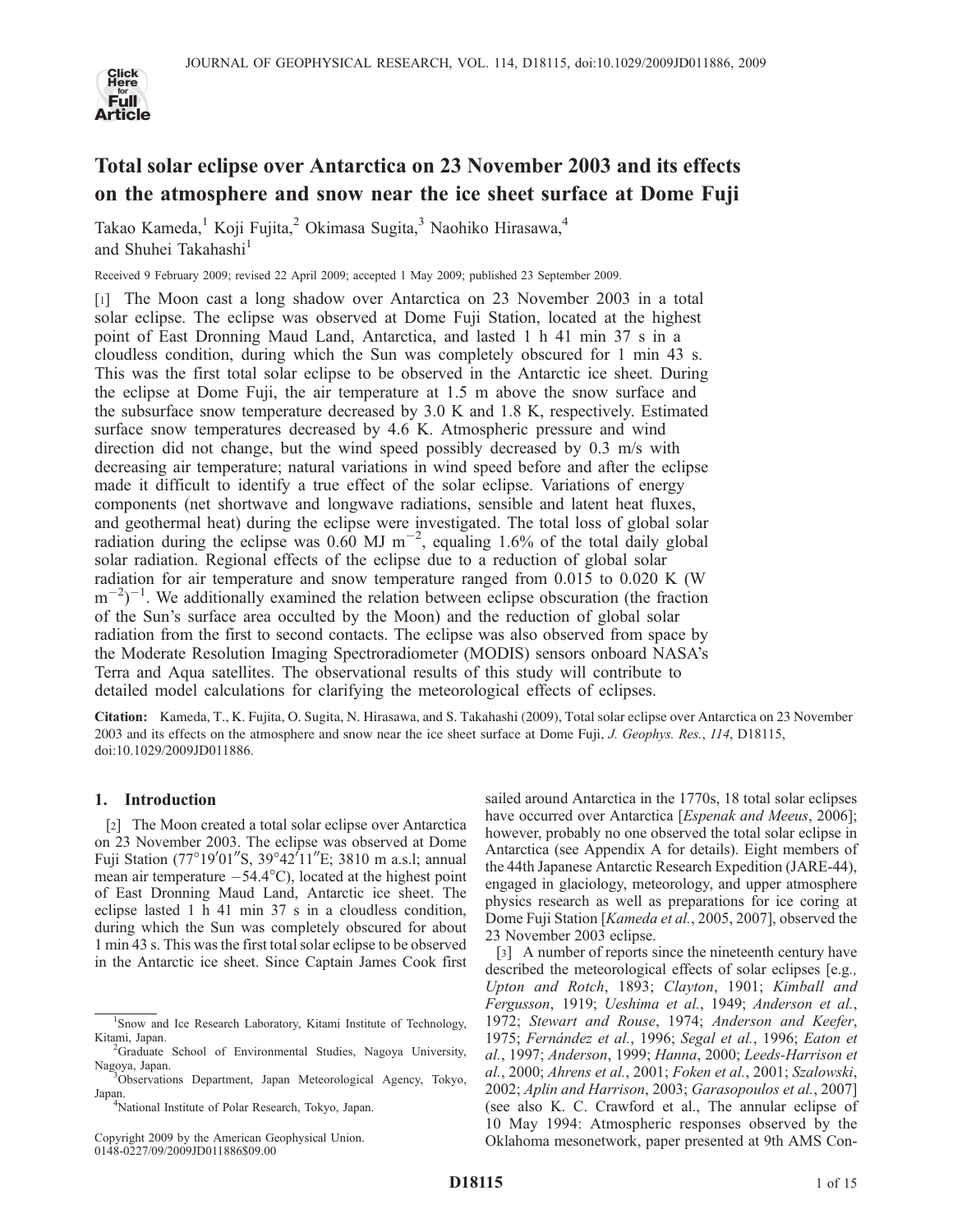

Figure 1. Locations of Dome Fuji Station (DF) and the total eclipse band. The other three stations in the band, all along the coast, are also shown (MR, Mirny; NV, Novolazarevskaya; and MT, Maitri; the first two stations are Russian, and the third is Indian).

ference on Applied Climatology, American Meteorological Society, Boston, Massachusetts, 1995). Eclipses are spectacular events that occur infrequently and provide a unique opportunity to investigate the atmosphere's reaction to sudden changes in solar radiation. However, eclipses have often been observed under cloudy conditions, making it difficult to properly estimate their effects on the atmosphere.

[4] Recent studies have extensively investigated the meteorological effects of solar eclipses using model calculations [e.g., Gross and Hense, 1999; Prenosil, 2000; Vogel et al., 2001; Founda et al., 2007; Eckermann et al., 2007]. In particular, Eckermann et al. [2007] used a global numerical weather prediction model to clarify the regional (East Africa to Australia) and altitudinal (from the surface to 90 km in altitude) effects of the total solar eclipse of 4 December 2002. They reported that surface air temperature decreased by  $\sim$ 4 K at maximum in South Africa and surface atmospheric pressure oscillated at  $0.1 - 0.5$  hPa after the eclipse in a broad area along the eclipse's band; these findings are broadly consistent with surface atmospheric observations of some previous studies (see, e.g., Segal et al. [1996] for air temperature decrease and Anderson et al. [1972] for atmospheric pressure oscillations).

[5] Here, we report on the total solar eclipse of 23 November 2003, as observed from space and from the ice sheet surface at Dome Fuji. We describe the meteorological effects on the atmosphere and snow, and also changes in radiation and heat transfer near the ice sheet surface during

the eclipse at Dome Fuji. Although Vats et al. [2006] described shadow bands during the total solar eclipse of 23 November 2003 near Maitri Station, and Rashid et al. [2006] described the ionospheric response to the eclipse, the effect of the eclipse on the atmosphere and snow near the surface of the ice sheet was not reported. We also summarize previously reported findings on the meteorological effects of eclipses on the atmosphere near the ground.

## 2. Observation Site and Methods on the Ice Sheet

[6] Figure 1 shows the area of total solar eclipse on 23 November 2003 (redrawn from Espenak and Anderson [2002]) and the location of Dome Fuji Station (DF). Dome Fuji Station was located close to the center of the eclipse band and on a nearly flat snow surface. *Esaki et al.* [2007] described the meteorological observation system at Dome Fuji Station in 2003, and *Hirasawa and Fujita* [2008] described the methodology and results of solar (shortwave) and infrared (longwave) radiation observations in 2003. However, because these papers were written in Japanese, we describe the observational method again.

[7] Global solar radiation  $(R_{S\downarrow}:$  downward shortwave) and reflected shortwave radiation  $(R_{S<sub>1</sub>})$  were measured using two pyranometers (Model MS-801F for downward, Model MS-801 for upward; EKO Instruments Trading Co., Ltd., Japan; time constant of 2.5 s). Both sensor plates were located 2.2 m above the snow surface. The measured range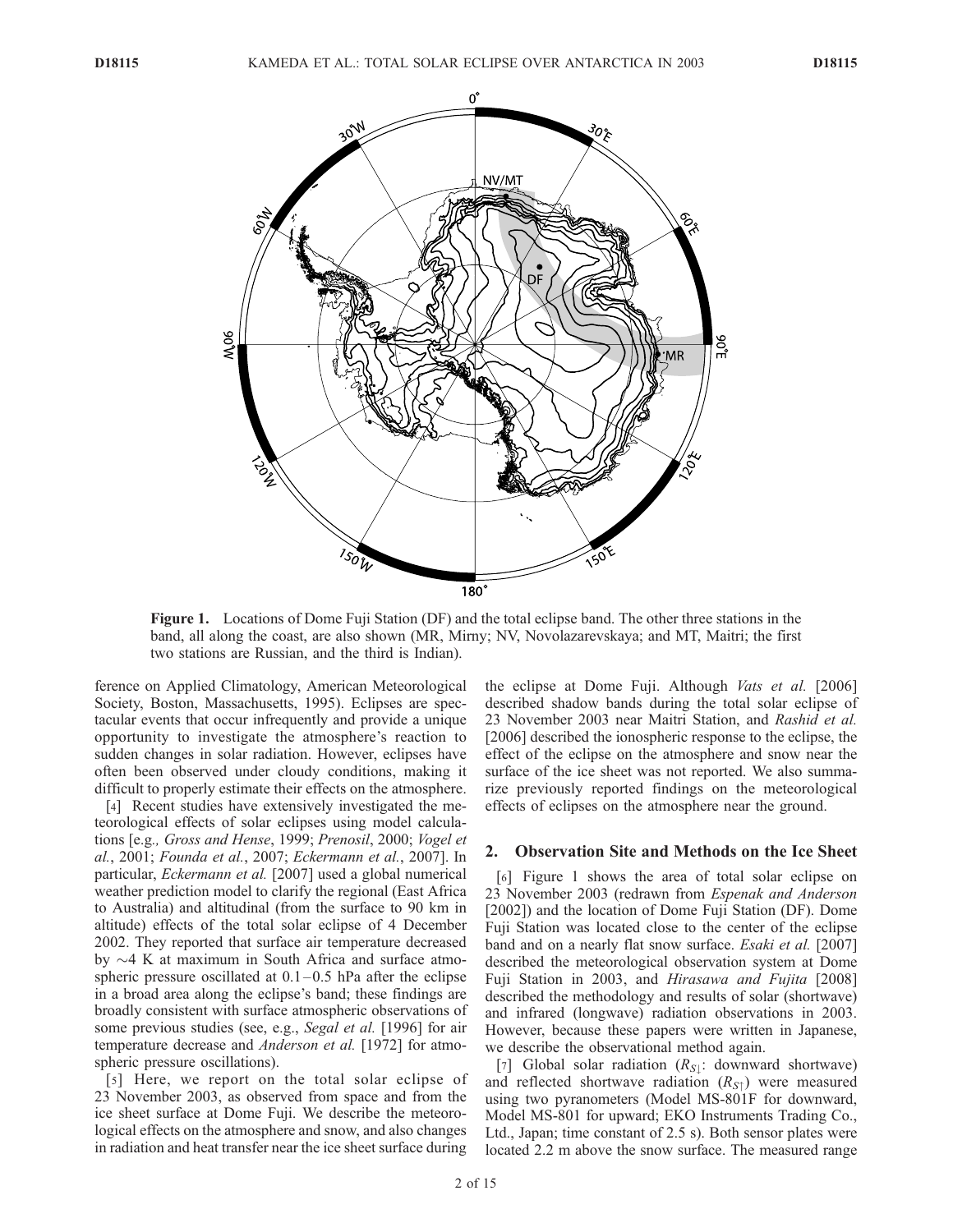

Figure 2. Lunar shadow over Antarctica captured by MODIS on the Terra satellite from 2253 to 2301 UTC on 23 November. DF, Dome Fuji Station; SY, Syowa Station; SR, Sør-Rondane Mountains; and LG, Lambert Glacier. The image is expressed using Lambert azimuthal equal-area projection and is provided by the NASA/GSFC/MODIS Rapid Response Team.

of shortwave radiation was  $0.305 - 2.8 \mu m$ . Hirasawa and Fujita [2008] reported that the reflected shortwave radiation  $(R_{S\uparrow})$  contained some systematic errors due to frost. Thus, instead of  $R_{S\uparrow}$ , we estimated  $R_{S\uparrow}$  using data for  $R_{S\downarrow}$  and albedo at the surface snow. We selected an albedo value of 0.85 based on findings by Yamanouchi [1983], who investigated the albedo of a similar surface snow condition (new snow particles on the snow surface under a clear-sky condition with solar elevation angle of  $10^{\circ}$ ) at Mizuho Station, East Antarctica, from 6 to 14 November 1979.

[8] Downward longwave radiation  $(R_{L\downarrow})$  and upward longwave radiation  $(R<sub>L\uparrow</sub>)$  were measured using two pyrgeometers (both MS-200F; time constant of 15 s). Both sensor plates were located at 1.9 m height using the same tower that held the two pyranometers. The measured range of longwave radiation was  $3-50 \mu m$ . The pyrgeometers employed a thermistor-resistance circuit to correct for heating by global solar radiation, as discussed by Albrecht et al. [1974] and Hirasawa and Fujita [2008]. For the "F" model of pyranometer and pyrgeometers, a 75-mm-diameter fan was enclosed at the bottom of the sensor to avoid frost on

the glass dome under cold conditions. Data were measured at 6-s intervals and automatically averaged over 1-min periods by the measurement instruments, resulting in one datum per minute for each measured quantity (e.g., the value for 0001:00 was obtained from the ten measurements between 0000:06 and 0001:00). The pyranometers and pyrgeometers had ±1.5% accuracy.

[9] Air temperature was measured at 3-s intervals using a Pt 100 sensor (Model E-734, Yokogawa Denshikiki Co., Ltd., Japan; diameter 6 mm, length 122 mm; time constant for air of 68 s) in a ventilated shelter (Model E-834, Yokogawa Denshikiki Co., Ltd., Japan; ventilation speed:  $5-7$  m/s) at 1.5 m height above the snow surface.

[10] Snow temperature at 0.05 m depth was measured at 1-min intervals using a Pt 100 sensor, and snow temperatures at other depths (0.19, 0.24, 0.29, 0.39, 0.59, 0.99, 1.13, 1.62, 2.12, 3.12, 6.12, and 11.12 m) were measured at 10-min intervals using Pt 100 sensors. Sensors of air and snow temperatures had an accuracy of  $0.1^{\circ}$ C.

[11] Atmospheric pressure was measured at 3-s intervals in a room (W 8.1 m  $\times$  L 4.5 m  $\times$  H 2.5 m) located 2.7 m beneath the snow surface using a pressure sensor (Model F4711, Yokogawa Denshikiki Co., Ltd., Japan). The accuracy of the atmospheric pressure was  $\pm 0.15$  hPa. Wind speed and direction at 10 m height were measured at 3-s intervals using an aerovane (Model 05103, R. M. Young Co., USA). The accuracies of wind speed and direction were  $\pm 0.3$  m/s and  $\pm 3^{\circ}$ , respectively. The 1-min average data for air temperature, snow temperature at 0.05 m depth, atmospheric pressure, wind speed, and wind direction were calculated using the 3-s interval data (e.g., the value for 0001:00 was obtained from the 20 measurements between 0000:03 and 0001:00).

[12] Two types of data logger (Model C-CR10X-2M, Campbell Scientific Inc., USA; Model KADEC-US6, Kona System Co., Ltd., Japan) and personal computers were used for data collection. Digital video and cameras were used for recording the nature of the eclipse.

### 3. Results

## 3.1. Observational Results From Space

[13] Figure 2 shows a satellite image of the eclipse over Antarctica by the Moderate Resolution Imaging Spectroradiometer (MODIS) on the Terra satellite launched by NASA on 18 December 1999. The original image was acquired by the satellite line by line from approximately 2253 to 2301 UTC, and projected to Lambert Azimuthal equal-area projection by NASA Goddard Space Flight center (GSFC)/MODIS Rapid Response Team. The time interval is close to the instant of greatest eclipse at 2249:17 UTC in Wilkes Land (72°40<sup>'</sup>00''S, 88°22'36"E [Espenak and Anderson, 2002]). The Moon's shadow has two parts: the fuzzy outer shadow called the penumbra and the dark inner shadow called the umbra (approximately 480 km for the major axis and 140 km for the minor axis [Espenak and Anderson, 2002]). Within the umbra, the Sun is completely blocked by the Moon, creating the total solar eclipse seen by ground observers. Since the solar angle was approximately  $17^\circ$ , the Moon cast a long shadow over Antarctica. Clouds were observed at the left side of the image.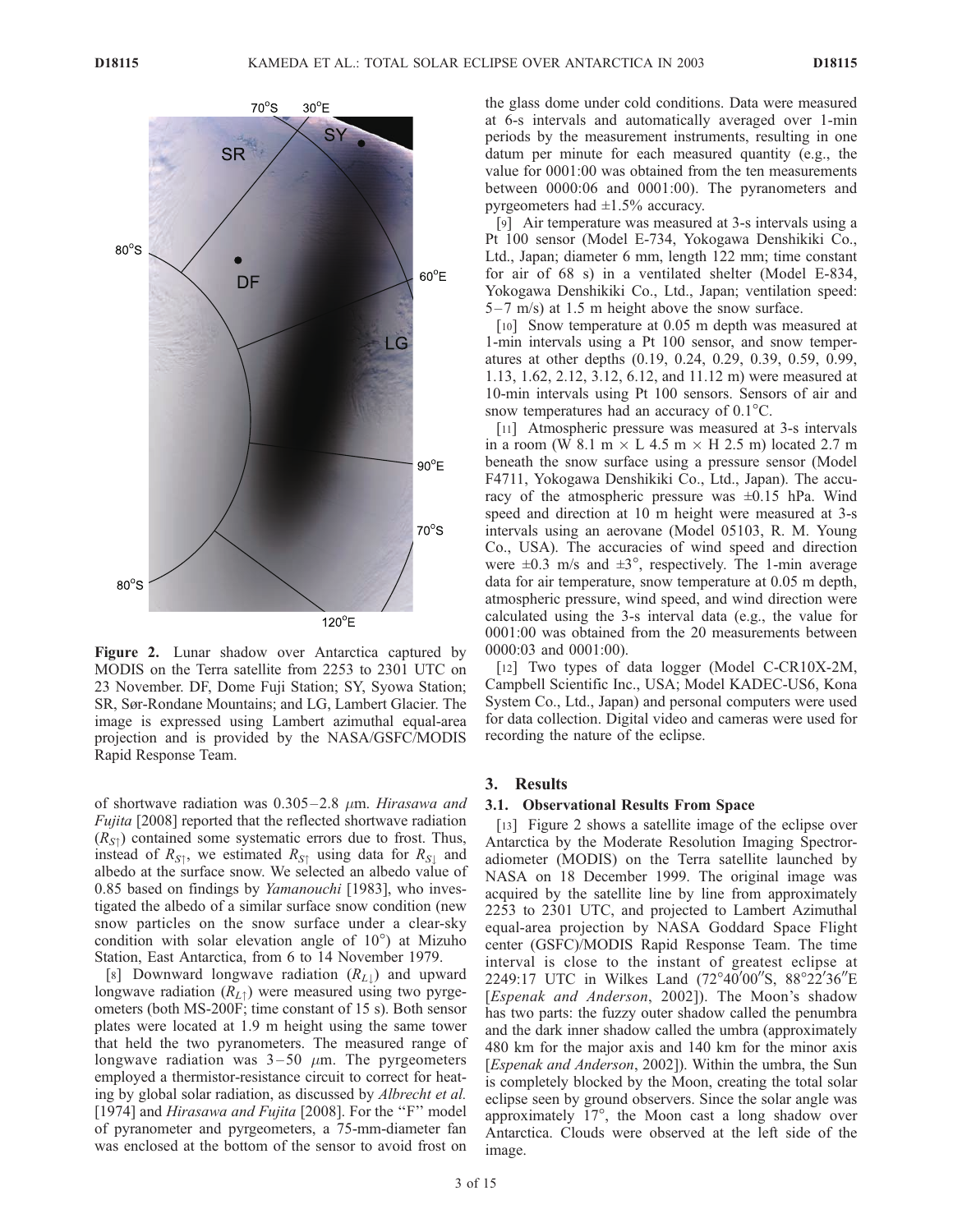

Figure 3. Total solar eclipse at Dome Fuji Station.

[14] During the eclipse, the umbra and the penumbra moved from east (Mirny Station area in Figure 1) to the west (around Novolazarevskaya and Maitri Stations in Figure 1) at an average speed of about 5000 km/h  $(\sim]$  1400 m/s [*Espenak*] and Anderson, 2002]) over Antarctica. Therefore, Figure 1 illustrates the geographical trace of the umbra during the eclipse. A companion satellite, Aqua, also captured an image of the eclipse between 2315 and 2320 UTC, when the Moon's shadow covered the area of  $0^{\circ}$ –20 $^{\circ}$ E,  $70^{\circ}$ S– 82<sup>o</sup>S over Antarctica. The image is shown as an "Image of the Day'' in ''Earth Observatory'' on a website operated by the NASA/GSFC/MODIS Rapid Response Team (http:// earthobservatory.nasa.gov/IOTD/view.php?id = 3994).

## 3.2. Observational Results at Dome Fuji

## 3.2.1. General Description of the Eclipse

[15] We observed the solar eclipse in a completely cloudless condition at Dome Fuji. The Moon first made contact with the Sun from the left at 2217:47 UTC on 23 November (local time (LT) was 0117:47 on 24 November; hereafter, local time is used for better understanding of the "real time" at Dome Fuji). The vertical angle of the Sun was  $8.3^\circ$  from the horizon. Total solar eclipse started at 0207:33 LT (i.e., "second contact") when the vertical angle of the Sun was 9.3 $^{\circ}$ . Figure 3 shows the condition during the total solar eclipse; some buildings and construction machinery are visible at the lower left. The total eclipse ended at 0209:16 LT ("third contact") at a vertical angle of  $9.4^{\circ}$ . A ''diamond ring'' was observed. During the eclipse, Venus, Mercury, and some bright stars were clearly visible, and the

sky brightened from the horizon to approximately  $5^\circ$  in vertical angle, almost completely surrounding us. However, this light was not observed directly below the Sun at approximately  $20^{\circ}$  in horizontal angle ( $10^{\circ}$  on either side of the Sun), which was the area of the shadow of the Moon (umbra). Figure 3 shows part of the light and the shadow. The solar eclipse ended at 0259:24 LT (''fourth contact'') when the vertical angle of the Sun was  $10.9^\circ$ . The major and minor axes of the umbra at Dome Fuji were approximately 770 km and 110 km, respectively [Espenak and Anderson, 2002].

[16] Using the computer program "EclipseNavigator" (AstroArts, Inc. Japan), the contact times of the eclipse and the vertical angles of the Sun were calculated for the position of Dome Fuji using Besselian elements for the total solar eclipse of 23 November 2003 provided by NASA (http://eclipse.gsfc.nasa.gov/SEbeselm/SEbeselm2001/ SE2003Nov23Tbeselm.html). The calculations were made for the mean limb (center of mass) of the Moon, thus the contact times have been rounded to the nearest second. The corrections of the second and third contact times for the true lunar limb profile described by Espenak and Anderson [2002] were  $+0.2$  s and  $-3.0$  s, respectively; thus the third contact at Dome Fuji was possibly 0209:13 LT.

## 3.2.2. Meteorological Conditions

[17] Global solar radiation  $(R<sub>S</sub>)$ ; Figure 4a) gradually decreased from 0120 LT (average of ten measurements taken between 0119:06 and 0120:00 LT), approximately 2 min after the start of the eclipse, and reached zero during the total solar eclipse. Downward longwave radiation  $(R_{L\downarrow};$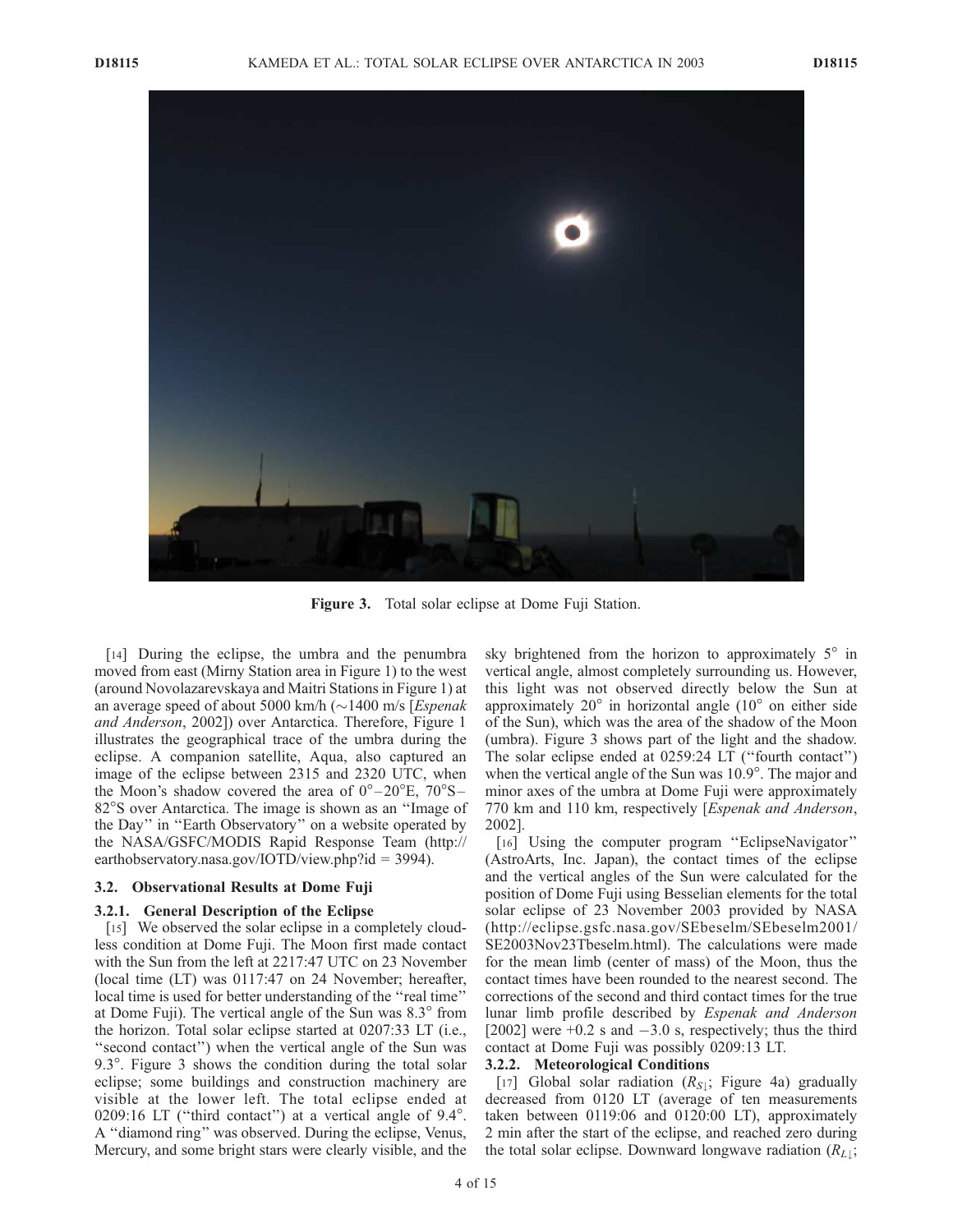

**Figure 4.** (a) Global solar radiation ( $R_{S_1}$ ), reflected shortwave radiation ( $R_{S_1}$ ) calculated from  $R_{S_1}$  and albedo (0.85), downward and upward longwave radiation ( $R_{L\perp}$  and  $R_{L\uparrow}$ ). (b) Net radiation calculated from the four radiation components  $(R_N = R_{S\downarrow} + R_{S\uparrow} + R_{L\downarrow} + R_{L\uparrow})$ . (c) Air temperature  $(T_{a(1.5)}$  and  $T_{a(0.5)}$ measured at 1.5 m and 0.5 m above the snow surface, snow-surface temperature  $(T_s)$  calculated from upward longwave radiation with the Stefan-Boltzmann constant, and snow temperature  $(T_{s(0,05)})$ measured at 0.05 m depth. (d) Atmospheric pressure measured in a room located 2.7 m beneath the snow surface. (e) Wind speed ( $W_s$ ) and wind direction ( $W_d$ ) measured at 10 m above the snow surface. The first, second, third, and fourth contacts are indicated by vertical lines. Missing data, which were estimated by smooth interpolation, are indicated by dotted lines. Local time at Dome Fuji is used ( $LT = UTC + 3$  h).

Figure 4a) and upward longwave radiation  $(R_{L\uparrow})$ ; Figure 4a) changed slightly during the eclipse. Before the eclipse, net radiation ( $R_N$ ; Figure 4b) was slightly negative and began to decrease from 0140 to 0232 LT, during which time the snow surface was radiatively cooled. The air temperature at 1.5 m height  $(T_{a(1.5)})$ ; Figure 4c) gradually decreased from approximately 0122 LT, about 4 min after the start of the eclipse. The rate of decrease accelerated from 0147 LT when the Sun was 49.6% obscured by the Moon. (Eclipse obscuration,  $E_O$ , the fraction of the Sun's surface area occulted by the Moon, was 0.496. Eclipse magnitude,  $E_M$ , the fraction of the Sun's diameter occulted by the Moon, was 0.588.) The minimum

 $T_{a(1.5)}$  was  $-54.0^{\circ}$ C at 0239 LT, a delay of about 30 min from the third contact.  $T_{a(1.5)}$  gradually increased from 0249 LT. Since the air temperature at 0122 LT was  $-51.0^{\circ}$ C, the maximum temperature decrease was 3.0 K.  $T_{a(1,5)}$ returned to the noneclipse temperature level at approximately 0315 LT. The air temperature at 0.5 m height  $(T_{a(0.5)})$ ; Figure 4c) decreased from  $-51.8^{\circ}$ C at 0128 LT and reached a minimum of  $-55.0^{\circ}$ C at 0229 LT, about 20 min after the third contact. The maximum decrease was 3.2 K.  $T_{a(0.5)}$ returned to the noneclipse temperature level at approximately 0309 LT.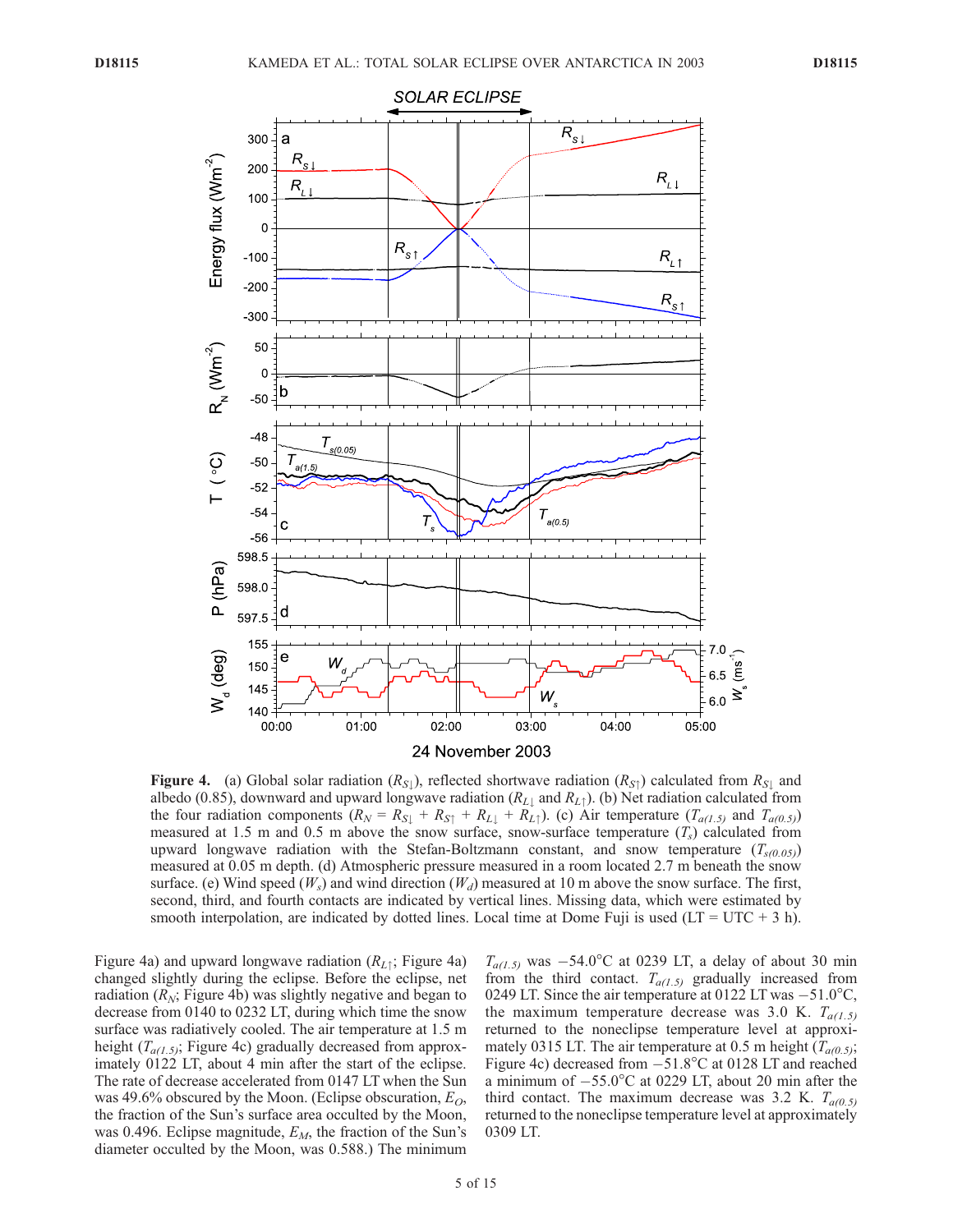[18] The snow temperature at 0.05 m depth ("subsurface" snow temperature,"  $T_{s(0.05)}$ ; Figure 4c) gradually decreased before the eclipse; the rate of decrease then accelerated from approximately 0130 LT, probably owing to the eclipse. The value of  $T_{s(0.05)}$  reached a minimum at 0239 LT, which was the same timing as the air temperature minimum at 1.5 m height. The maximum decrease was 1.8 K.  $T_{s(0.05)}$  returned to the noneclipse temperature level at approximately 0430 LT. After 0439 LT,  $T_{s(0.05)}$  data were affected by an artificial shadow at the measuring point and are thus not shown.

[19] The surface snow temperature  $(T_s;$  Figure 4c) was calculated from upward longwave radiation  $(R_{L\uparrow})$  under the blackbody assumption; that is, the emissivity of the surface snow was assumed to be 1.0, a value commonly used in previous studies involving surface energy balance calculations on the Antarctic snow [e.g., King and Connolley, 1997; Reijmer and Oerlemans, 2002; van As et al., 2005]:

$$
T_s = \left(\frac{|R_{L\uparrow}|}{\sigma}\right)^{\frac{1}{4}},\tag{1}
$$

where  $\sigma$  is the Stefan-Boltzmann constant (5.67  $\times$  10<sup>-8</sup> W  $m^{-2}$  K<sup>-4</sup>). The value of  $T_s$  decreased from 0117 LT and reached its minimum of  $-55.8^{\circ}$ C at 0208 LT. The maximum temperature decrease was 4.6 K, and  $T_s$  returned to its noneclipse level at approximately 0259 LT.

[20] Atmospheric pressure (Figure 4d) gradually decreased during the solar eclipse because of ordinary weather variation. Although some small oscillations in atmospheric pressure were identified, the oscillations also occurred before the eclipse. Thus, we consider the eclipse to have had no apparent effect on atmospheric pressure within the analytical resolution. For wind speed  $(W_s;$  Figure 4e), a small increase of 0.4 m/s was observed from 0112 to 0124 LT. The increase began 7 min before first contact and ended 5 min after first contact. A small decrease of 0.3 m/s was also observed from 0220 to 0248 LT, between the third and fourth contacts. There was no clear influence of the eclipse on wind direction  $(W_d;$  Figure 4e).

# 4. Discussion of Observational Results at Dome Fuji

#### 4.1. Effect of Sensor Inertia

[21] When measuring rapidly changing phenomena, it is important to consider the inertia of sensors (or the ''dynamic performance" of sensors). According to Brock and *Richardson* [2001] and *Foken* [2008], dynamic error  $(\varepsilon_d)$ , which is the difference between the ''true value'' and the ''measured value affected by the inertia of the sensor under a constant decreasing condition," is estimated as follows:

$$
\varepsilon_d = -a\tau (1 - e^{-t/\tau}),\tag{2}
$$

where  $\alpha$  is the average decreasing rate of the value, t is the time from the start of the decrease, and  $\tau$  is a time constant of the sensor. Since rapid changes in global solar radiation and temperatures were observed during the eclipse, we will consider the effect for these parameters.

[22] The time constant of the pyranometer and the average decreasing rate of  $R_{S\downarrow}$  from 0119 to 0208 LT were 2.5 s and  $-6.9 \times 10^{-2}$  W m<sup>22</sup> s<sup>-1</sup>, respectively. According to

equation (2), dynamic error of  $R_{S\perp}$  during the time interval was 0.17  $\overset{\sim}{W}$  m<sup>-2</sup>. This value is smaller than the analytical errors of the sensors  $(\pm 3 \text{ W m}^{-2}; \pm 1.5\%$  accuracy for the maximum value of  $R_{S\downarrow}$ , 203 W m<sup>-2</sup>, from 0119 to 0208 LT). Thus, we need not consider the inertia of the pyranometer for  $R_{S}$ . Since a smaller rate of change was observed for  $R_{S}$  than for  $R_{S\downarrow}$ , and the time constant of the sensor for  $R_{S\uparrow}$  is the same as that for  $R_{S\downarrow}$ , we also need not consider the effect on  $R_{S\uparrow}$ .

[23] The time constant of the thermometer for  $T_{a(1.5)}$  and the average decreasing rate of  $T_{a(1,5)}$  from 0122 to 0239 LT were 68 s and  $-6.5 \times 10^{-4}$  K s<sup>-1</sup>, respectively. We found that the dynamic error for  $T_{a(1.5)}$  gradually decreased from 0.026 to 0.044 K from 0123 to 0128 LT, and the value became nearly constant at 0.044 K from 0128 to 0239 LT. Thus, the relatively large time constant of the thermometer (68 s) does not essentially affect  $T_{a(1,5)}$  if we use the data at a resolution of 0.1 K.

[24] The average decreasing rate of  $T_{a(0.5)}$  from 0128 to 0229 LT was  $-8.7 \times 10^{-4}$  K s<sup>-1</sup>. We found that the dynamic error for  $T_{a(0,5)}$  gradually decreased from 0.034 to 0.059 K from 0123 to 0128 LT and became nearly constant at 0.059 K from 0128 to 0239 LT. This means that true  $T_{a(0.5)}$  was 0.1 K lower than measured  $T_{a(0.5)}$  from 0128 to 0239 LT if we express  $T_{a(0.5)}$  at a resolution of 0.1 K. Thus, we concluded that the maximum air temperature decrease of  $T_{a(0,5)}$  at 2:29 was 3.3 K, which is 0.1 K larger owing to the thermal inertia of the sensor.

[25] Snow density data at Dome Fuji from the surface to 1.0 m (0.29 to 0.34  $g/cm^3$  [*Takahashi and Kameda*, 2007]) and thermal conductivity data for Antarctic snow (Log  $k =$ 2.6 $\rho$  – 3.0, units of k and  $\rho$  are W m<sup>-2</sup> s<sup>-1</sup> and g/cm<sup>3</sup>, respectively [Lange, 1984]) suggest that thermal conductivity  $(k)$  of snow from the surface to 1.0 m depth ranges from 0.1 to 0.3 W  $\text{m}^{-2}$  s<sup>-1</sup>. Thermal conductivity of snow at Dome Fuji is about 100 times larger than that of the atmosphere  $(2.0 \times 10^{-2} \text{ W m}^{-2} \text{ s}^{-1}$  [National Astronomical Observatory, 2008]). Thus, the effect of thermal inertia of the sensors in the snow is negligible.

## 4.2. Vertical Profiles of Air and Snow Temperatures From 0000 to 0500 LT on 24 November

[26] Figure 5 shows vertical profiles of air and snow temperature before, during, and after the eclipse. The air temperature profile was stable before the eclipse from 0000 to 0100 LT. When the eclipse started, the surface snow was cooled by the reduced radiative net balance  $(R_N)$  and reached a minimum at 0209 LT as described in section 3.2. At 0220 LT, the surface snow temperature increased; however, the air temperature continued to decrease because of the thermal inertia of the atmosphere. Sensible heat flux from and to the atmosphere  $(H_s)$  and energy flux from and to the deeper snow layer to the surface  $(H_G)$  will be briefly discussed in section 4.3.

## 4.3. Energy Budget at the Snow Surface From 0000 to 0500 LT on 24 November

[27] We examined the energy budget at the snow surface before, during, and after the solar eclipse. The snow surface was assumed to be sufficiently smooth to produce homogenous radiation; this assumption for the snow surface is reasonable, as shown by Kameda et al. [2008, Figures 5a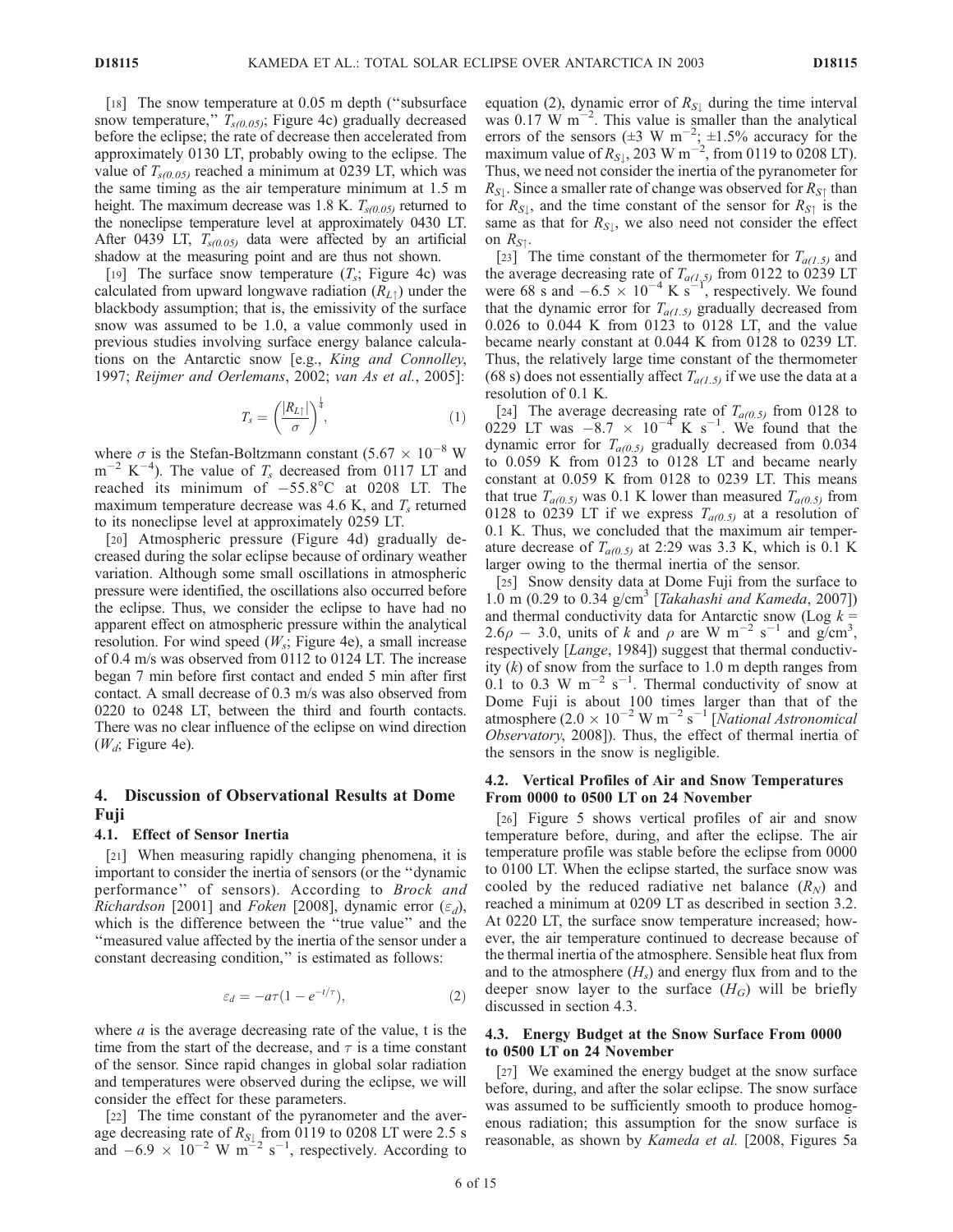

Figure 5. Vertical profile of temperature from 1.5 m above the snow surface to 0.99 m depth in the snow before and after the total solar eclipse, shown by local time at Dome Fuji ( $LT = UTC + 3 h$ ). (a) From 0000 to 0210 LT. (b) From 0220 to 0500 LT.

and 5b] for surface snow conditions at Dome Fuji in 2003. Thus, only vertical fluxes needed to be considered. The principal components of the energy budget at the surface are

$$
R_{Ns} + R_{NL} + Hs + H_L + H_G = 0,\t\t(3)
$$

where  $R_{Ns}$  is net shortwave radiation,  $R_{NL}$  is net longwave radiation,  $H_s$  is sensible heat flux from and to the atmosphere,  $H_L$  is latent heat flux from and to the atmosphere, and  $H_G$  is energy flux from and to the deeper snow layer. Here, we use sign conservation so that all of the radiative and nonradiative fluxes directed to the surface are positive and all those directed away from the surface are negative. Figure 6 shows these components.

[28] Net shortwave radiation  $R_{Ns}$  was estimated as described in section 2 and as follows:

$$
R_{Ns} = R_{S\downarrow} + R_{S\uparrow} = (1 - 0.85)R_{S\downarrow}.
$$
 (4)

Net longwave radiation  $R_{NL}$  was assumed to be only absorbed at the snow surface. Thus,  $R_{NL}$  was calculated as

$$
R_{NL} = R_{L\downarrow} + R_{L\uparrow}.
$$
\n<sup>(5)</sup>

[29] Sensible heat flux  $(H_s)$  was calculated using the bulk transfer method [e.g., Arya, 2001], which is based on bulk transfer formulas,

$$
H_S = c_p \, \rho \, C_H \, U_{1.0}(T_{a(1.0)} - T_s), \tag{6}
$$

where  $c_p$ ,  $\rho$ , and  $C_H$  are the specific heat (1.03  $\times$  10<sup>3</sup> J kg<sup>-1</sup>  $K^{-1}$  [Touloukian and Makita, 1970]) for average air temperature and atmospheric pressure conditions during the eclipse  $(-52.6^{\circ}$ C and 593.0 hPa), the density of air (0.946 kg m<sup> $-3$ </sup> [*National Astronomical Observatory*, 2008]) for the same condition, and a bulk transfer coefficient  $(2.0 \times 10^{-3}$  [Kondo and Yamazawa, 1986]), respectively.  $U_{1,0}$  and  $T_{a(1,0)}$  are wind speed and air temperature at 1.0 m height, respectively, and  $U_{1.0}$  was derived from wind speed data at 10 m  $(W_s;$  Figure 4e) using the following equation:

$$
U_{1.0} = W_s \ln(1.0/\text{z}_0) / \ln(10/\text{z}_0), \tag{7}
$$

in which the roughness parameter  $z_0$  equals 0.0002 m [Royal] Aeronautical Society, 1972; Kondo, 2000; Arya, 2001].  $T_{a(1,0)}$  was calculated from the average of air temperatures at 0.5 and 1.5 m heights.

[30] Heat flux  $(H_G)$  from the surface to subsurface snow was calculated as

$$
H_G = k(T_{s(0.05)} - T_s)/0.05, \tag{8}
$$

in which  $k$  is the thermal conductivity of snow (0.3432 W)  $m^{-1} K^{-1}$  for snow density of 300 kg  $m^{-3}$  at  $-60^{\circ}$ C [Weller and Schwerdtfeger, 1977]). We measured the surface snow density from the surface to 0.03 m depth using a constant volume sampler  $(99.0 \text{ cm}^3)$  on 14 November 2003; the resulting density was 299 kg m<sup>-3</sup> [Kameda et al., 2007].



Figure 6. Main components of radiation and heat at the snow surface: net shortwave radiation  $(R_{Ns})$ , net longwave radiation  $(R_{NL})$ , global solar radiation  $(R_{S})$ , reflected shortwave radiation  $(R_{S\uparrow})$ , downward and upward longwave radiations ( $R_{L\perp}$  and  $R_{L\uparrow}$ ), sensible heat (H<sub>S</sub>), latent heat (H<sub>L</sub>), and geothermal heat  $(H_G)$ .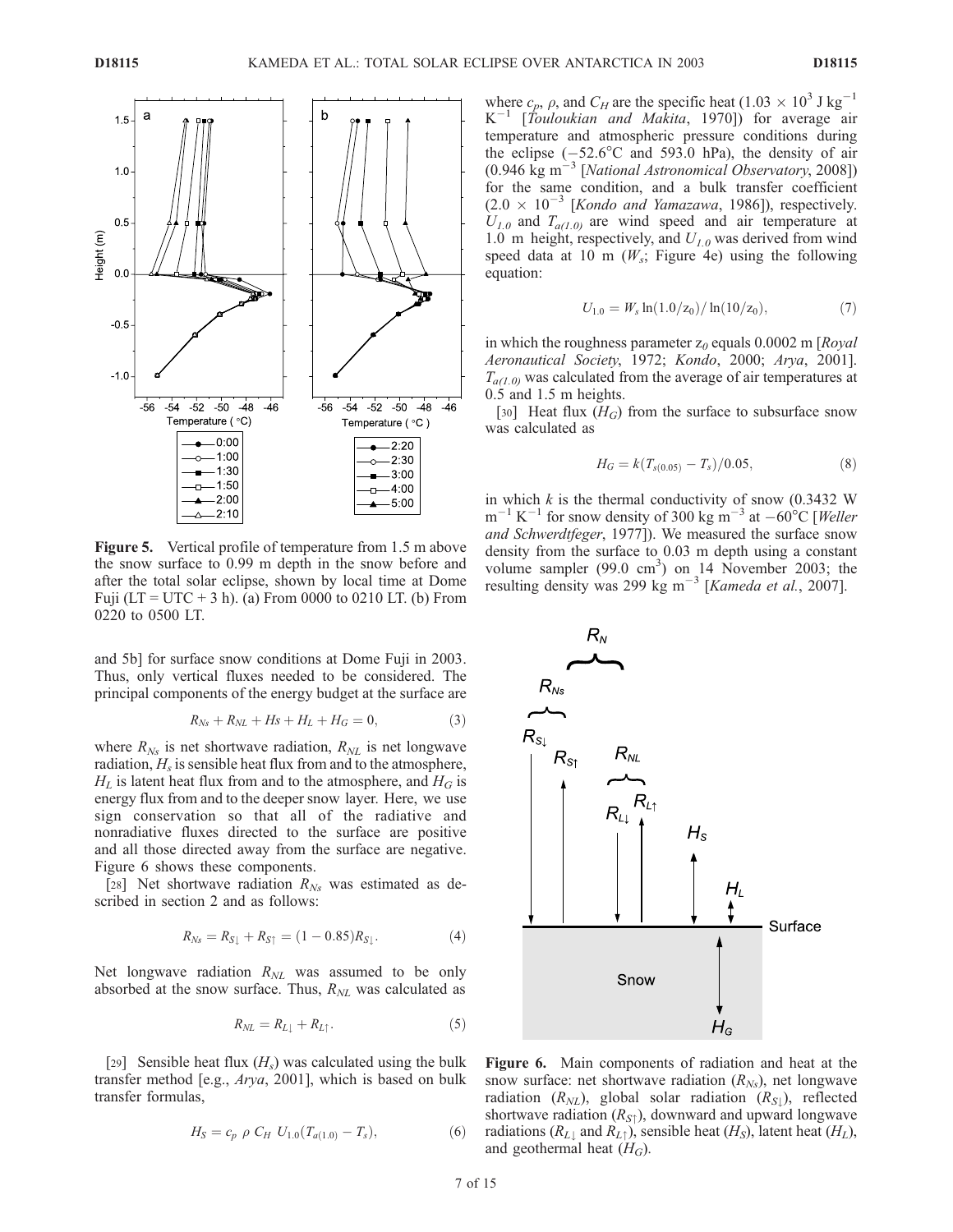

Figure 7. Radiation and heat components before and after the total solar eclipse: net shortwave radiation  $(R_{Ns})$ , net longwave radiation  $(R_{NL})$ , sensible heat  $(H_S)$ , geothermal heat ( $H_G$ ), and the residual term ( $\Delta RT$ ). The average latent heat  $(H_L)$  from 0000 to 0500 LT was small ( $\approx -0.4$  W m<sup>-2</sup>) and is therefore not shown. Local time at Dome Fuji is used  $(LT = UTC + 3 h).$ 

[31] Latent heat flux  $(H_L)$  caused by sublimation at the snow surface was calculated by two sublimation snow pans located at the snow surface at Dome Fuji. *Kameda et al.* [1997] used and reported on a similar method; the pans were glass ''Petri dishes'' (diameters: 9.65 cm and 9.05 cm, depths: 2.0 cm) filled with surface snow. The weights of the two snow pans were measured at 1720 LT on 23 November and at 0900 LT on 24 November. We found that the two snow pans had lost 0.05 g of weight, caused by sublimation at the snow surface. If we assume that the sublimation rate was constant during the time interval, these measurements allow us to estimate the average loss of surface snow by sublimation from 0000 to 0500 LT. The rate ( $\Delta M$ ) was  $-1.2 \times 10^{-7}$  kg m<sup>-2</sup> s<sup>-1</sup>. Latent heat flux was estimated using the above rate and also the latent heat of ice sublimation (L<sub>s</sub>) at  $-50^{\circ}$ C (2.838  $\times$  10<sup>6</sup> J kg<sup>-1</sup> [*Mellor*, 1977],

$$
H_L = \Delta M L_s = -1.2 \times 10^{-7} \times 2.838 \times 10^6 \approx -0.4, \qquad (9)
$$

where the unit of  $H_L$  is W m<sup>-2</sup>.

[32] Figure 7 shows the changes in these components and a residual term  $(\Delta RT)$  from 0000 to 0500 LT on 24 November. Since the value of  $H_L$  was small,  $H_L$  is not shown in Figure 6. The residual term  $(\Delta RT)$  is defined as follows:

$$
\Delta RT = R_{Ns} + R_{NL} + Hs + H_L + H_G. \tag{10}
$$

We calculated the average  $\Delta RT$  at 1-min intervals from 0000 to 0500 LT by the following equation:

$$
\overline{\Delta RT} = \frac{\sum \left(\sqrt{\left(\Delta RT\right)^2}\right)}{300}.\tag{11}
$$

The value of  $\overline{\Delta RT}$  was 6.0 W m<sup>-2</sup>, and the maximum and minimum  $\triangle RT$  ranged from +22.8 to -19.9 W m<sup>-</sup> , respectively.

[33] The reason for the relatively large  $\triangle RT$  from 0000 to 0300 LT is not known, but we speculate that estimation of  $H<sub>S</sub>$  and  $H<sub>G</sub>$  may contribute to the error. So, we briefly describe the variations of each energy component. Before the eclipse from 0000 to 0119 LT,  $R_{Ns}$  and  $H_G$  were all positive, and  $H_s$  was close to zero. In contrast,  $R_{NL}$  was negative, indicating surface cooling by longwave radiation. When the eclipse began at 0119 LT,  $R_{Ns}$  began to decrease, reaching zero during the total solar eclipse. In contrast,  $H_G$ and  $H<sub>S</sub>$  increased, indicating that heat was supplied to the snow surface from snow deeper than 0.05 m and from the atmosphere, respectively. This flux damped the snow surface cooling, and  $R_{NL}$  decreased by approximately 10 W  $m^{-2}$  from 0119 to 0209 LT.

[34] After the total solar eclipse finished at 0210 LT (the actual end of the total eclipse was 0209:31 LT, but the radiation data were recorded at 1-min intervals),  $R_{Ns}$  began to increase rapidly, whereas  $H_G$  and  $H_S$  began to decrease.  $H<sub>S</sub>$  and  $H<sub>G</sub>$  became negative after 0227 and 0300 LT, respectively, indicating that after these times, heat was removed from the surface to the atmosphere and to snow deeper than 0.05 m.  $R_{NL}$  increased after 0210 LT.

## 4.4. Regional Effects of the Eclipse on Air and Snow Temperatures

[35] The crosshatched areas in Figures 8a–8c show the estimated effect of the eclipse on global solar radiation, air temperature at 1.5 m height, and snow temperature at 0.05 m depth. The upper boundary of the crosshatched area in Figure 8a was drawn by interpolating global solar radiation data without the effect of the eclipse (0000 to 0118 LT and from 0328 to 0359 LT) using a quadratic equation (correlation coefficient  $r = 0.999$ ). The total loss of global solar radiation by the eclipse  $(\Sigma \Delta R_{S\downarrow})$ , crosshatched area in Figure 8) was estimated to be 0.60 MJ  $\text{m}^{-2}$ , which corresponds to 1.6% of daily global solar radiation (36.63 MJ  $m^{-2}$ ; average of solar radiation 1 day before and 1 day after the eclipse).

[36] The upper boundary of the crosshatched area in Figure 8b was drawn as follows: we assumed that the air temperature at 1.5 m height in a noneclipse condition changes linearly with time. Thus, the air temperature intersected with measured air temperature at 0122 and 0315 LT; between these times, the measured air temperature was affected by the eclipse, as explained in section 3.2. The total loss of air temperature due to the eclipse  $(\Sigma \Delta T_{a(1,5)},$ crosshatched area in Figure 8b) was estimated to be 9.57  $\times$  $10<sup>3</sup>$  K s. Thus, the regional effects of the eclipse on temperature at 1.5 m height ( $\lambda_{Ta(1.5)}$ ) were calculated as follows:

$$
\lambda_{Ta(1.5)} = \sum \Delta T_{a(1.5)} / \sum \Delta R_{S\downarrow} = 0.016 \,\text{K}(\text{W m}^{-2})^{-1}.\tag{12}
$$

[37] The upper boundary of the crosshatched area in Figure 8c was drawn as follows: we assumed that the air temperature at 0.05 m depth in a noneclipse condition changes linearly with time from 0130 to 0430 LT as for Figure 8b. Thus, the snow temperature intersected with the measured air temperature at 0130 and 0430 LT; during the interval, the measured snow temperature was affected by the eclipse, as discussed in section 3.2. The total loss of snow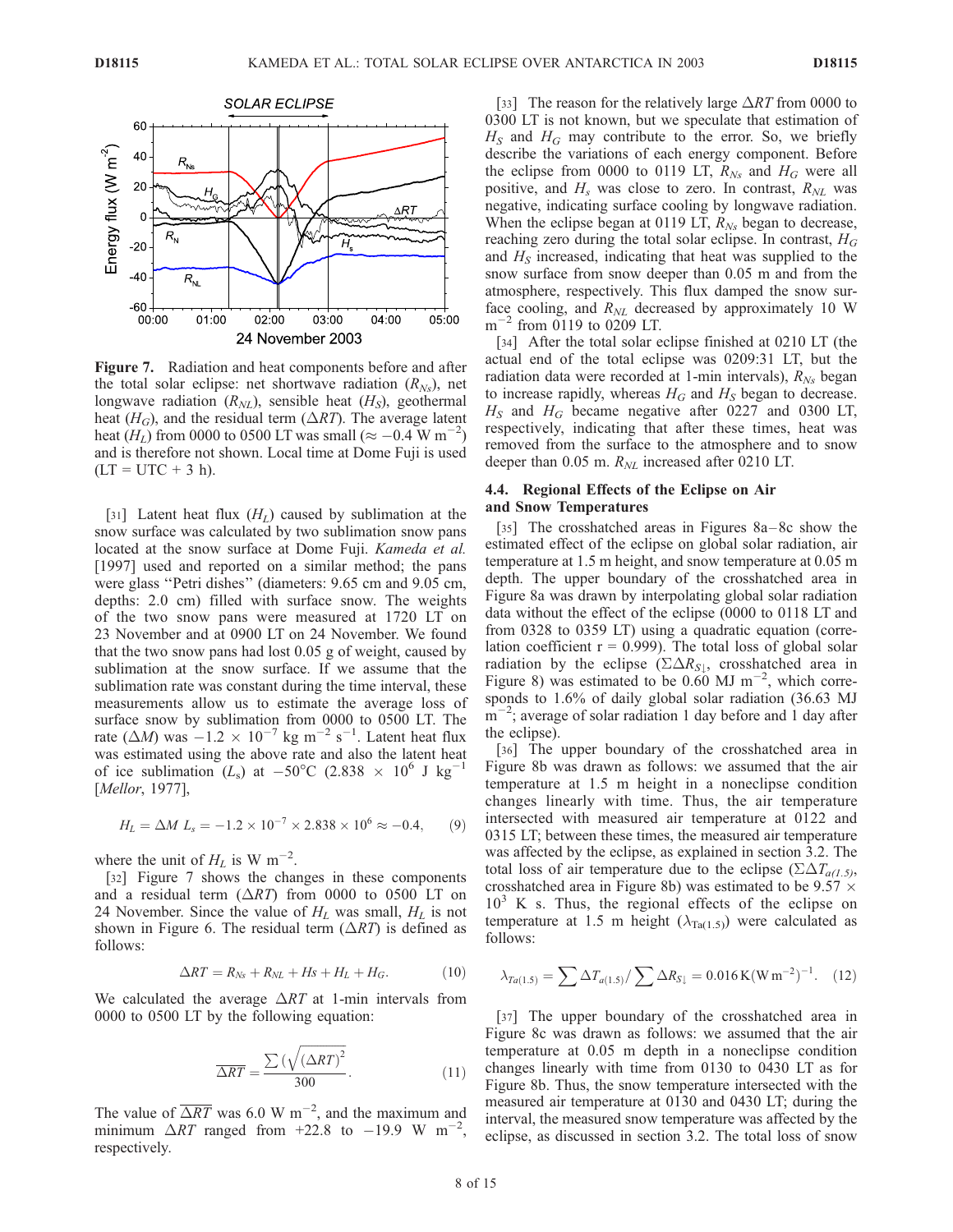

Figure 8. Crosshatched areas show changes in (a) global solar radiation, (b) atmospheric temperature, and (c) snow temperature due to the eclipse. Missing global radiation data were interpolated in Figure 8a. The first, second, third, and fourth contacts are indicated by vertical lines. Local time at Dome Fuji is used  $(LT = UTC + 3 h)$ .

temperature by the eclipse ( $\Sigma \Delta T_{s(0.05)}$ , crosshatched area in Figure 8c) was estimated to be  $9.98 \times 10^3$  K s. Thus, the regional effects of snow temperature at 0.05 m depth  $(\lambda_{Ts(0.05)})$  caused by the eclipse were calculated as follows:

$$
\lambda_{Ts(0.05)} = \sum \Delta T s_{(0.05)} / \sum \Delta R_{S\downarrow} = 0.017 \,\text{K}(\text{W}\,\text{m}^{-2})^{-1}.\tag{13}
$$

Because of the missing data after 0430 LT (see Figure 8c), this value possibly underestimates the effect of the eclipse on the snow temperature at 0.05 m depth.

[38] The effects of the eclipse on the air temperature at 0.5 m height  $(T_{a(0.5)})$  and the surface snow temperature  $(T_s)$ are not shown, but were estimated as 0.015 and 0.020 K (W  $(m^{-2})^{-1}$ , respectively. Therefore, the effects of global solar radiation on the atmosphere range from 0.015 to 0.016 K (W  $(m^{-2})^{-1}$ , and the effects on snow range from 0.017 to 0.020 K  $(W \text{ m}^{-2})^{-1}$ . If we convert these values to changes for a 1% change in the solar constant  $(3.4 \text{ W m}^{-2}) = 1371/4 \times 0.01$ , the ratios for atmospheric air range from 0.051 to 0.069 K and the ratios for snow range from 0.056 to 0.068 K, respectively.

# 4.5. Relation Between Eclipse Obscuration and Global Solar Radiation

[39] Figure 9a shows the relation between eclipse obscuration ( $E_O$ : the fraction of the Sun's surface area occulted by the Moon) and the decreasing ratio of global solar radiation  $(R_{S}/R_{S/(1:17)})$  from the first to second contacts. The value of  $R_{S\downarrow(1:17)}$  is that of global solar radiation at 0117 LT  $(203.15 \text{ W m}^{-2})$ , which was 1 min before the first contact in 1-min average radiation data. The eclipse magnitude  $(E_M)$ , the fraction of the Sun's diameter occulted by the Moon, was calculated using ''EclipseNaviagator'' for the same condition described in section 3.2.1 and was converted to  $E<sub>O</sub>$  using a simple geometric relation between them. The 1-min average  $E_O$  values were calculated using ten  $E_O$ values at 6-s intervals, which is identical to the calculation of  $R_{S\downarrow}$  described in section 2. The ratio  $(R_{S\downarrow}/R_{S\downarrow(1:17)})$  was fitted by the following polynomial equation:

$$
R_{S\downarrow}/R_{S\downarrow(1:17)} = 0.4167E_0^3 - 0.6473E_0^2 - 0.7760E_0 + 1.004.
$$
\n(14)

The correlation coefficient was 0.999. Note that the ratio did not linearly decrease with increasing  $E_O$ ; two effects, limb darkening of the Sun [e.g., Ridpath, 1997] and changes of the vertical solar angle during the eclipse, contribute to this result. A straight line having a slope of  $-1$  is shown by the dotted line in Figure 9a for comparison. We found that



Figure 9. (a) Relation between eclipse obscuration and reduction of global solar radiation  $(R_{S}/R_{S/(1:17)})$  from the first to second contacts. The regression line obtained by a polynomial equation is shown by the solid line. (b) Relation between eclipse obscuration and reduction of global solar radiation after correction of solar angle change during the same interval. The regression line obtained by a polynomial equation is shown by the solid line. Straight lines having a slope of  $-1$  are shown with dotted lines in Figures 9a and 9b for comparison.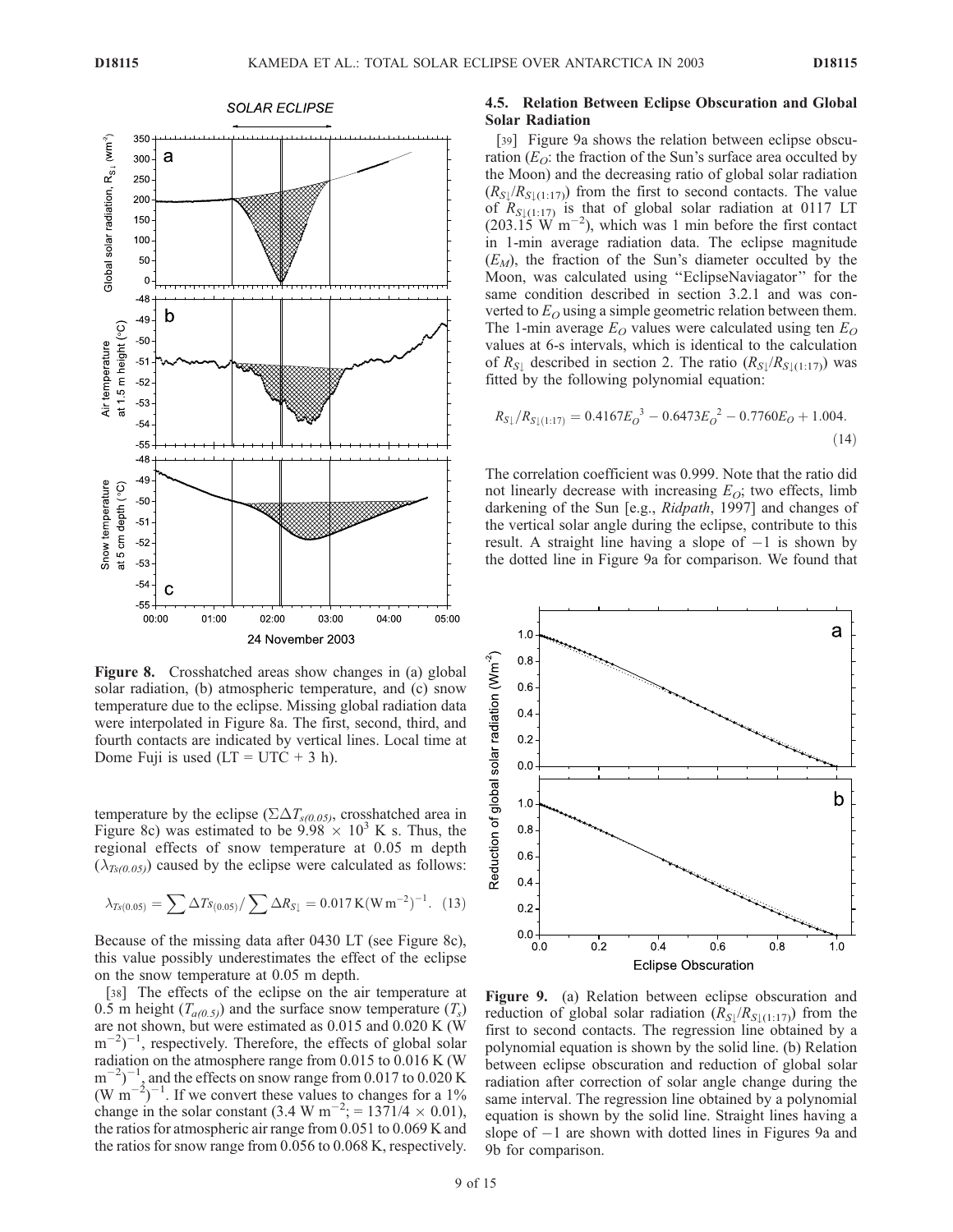

Figure 10. Global solar radiation on 23 (open circles), 24 (solid circles), and 25 (open squares) November 2003 at Dome Fuji. Corrected solar radiation for a constant vertical angle of the Sun on 24 November is shown by a solid line, just below the measured global solar radiation on 24 November. Local time at Dome Fuji is used  $(LT = UTC + 3 h)$ .

the ratio  $R_{S\downarrow}/R_{S\downarrow(1:17)}$  became 0.500 when  $E_O$  was 0.505.  $E_M$ was 0.579. The maximum difference (0.026) between the ratio and the Sun's surface area  $(1 - E<sub>O</sub>)$  was observed when  $E_O$  was 0.220 at 0135 LT. At the same moment,  $E_M$ was 0.332.

[40] Figure 10 shows global solar radiation at Dome Fuji from 0115 to 0210 LT on the day of the eclipse (24 November), and one day before (23) and after (25) the eclipse. Missing data for 23 and 25 November were linearly interpolated and are shown with dotted lines. The weather from 0115 to 0210 LT on these days was quite similar to that on the eclipse day. Thus, we corrected  $R_{S\downarrow}$  for the increase in the vertical angle of the Sun  $(R^*_{S\downarrow})$  as follows:

$$
R_{s\downarrow}^* = \frac{R_{s\downarrow}}{R_{s\downarrow(24)}/R_{s\downarrow(1:17)}}\tag{15}
$$

$$
R_{s\downarrow(24)} = \frac{R_{s\downarrow(23)} + R_{s\downarrow(25)}}{2}.
$$
 (16)

 $R_{S\perp(24)}$  is estimated global solar radiation without the eclipse using the solar radiation data on 23 and 25 November. The value of  $R^*_{S\downarrow(24)}$  is shown by the solid line, just below the global solar radiation measured on the eclipse day (24).

[41] Figure 9b shows the relation between the eclipse obscuration and the corrected ratio  $(R \cdot s \mid /R_{S \downarrow (1:17)})$  expressed as follows:

$$
R_{S\downarrow}^{*}/R_{S\downarrow(1:17)} = R_{S\downarrow}/R_{s\downarrow(24)} = 0.3530E_0^{3} - 0.4701E_0^{2} - 0.8946E_0 + 1.008.
$$
\n(17)

The correlation coefficient for the relation was 0.999. For model calculations, global solar radiation during a total solar eclipse can be estimated by equation (17). A straight line having a slope of  $-1$  is also shown by the dotted line in Figure 9b for comparison. Limb darkening of the Sun mainly caused the difference between the two lines in Figure 9b. We found that the corrected ratio became 0.500 when  $E_O$  was 0.488, representing a 1.7 percentage point reduction compared to the original  $R_{s\perp}$  data expressed by equation (14).  $E_M$  was 0.581. The maximum difference (0.028) between the ratio  $R_{\text{S}\downarrow}^{*}/R_{\text{S}\downarrow(1:17)}$  and the Sun's surface area  $(1 - E_O)$  was observed when  $E_O$  was 0.756 at 0158 LT. At the same moment,  $E_M$  was 0.800.

#### 4.6. Comparison to Previous Observations

[42] We summarize the variation in temperature, atmospheric pressure, and wind speed measured during previous total, annular, and partial  $(0.90 \le E_O)$  eclipses in Table 1. Air temperature from approximately 1.5 to 2.0 m height with clear weather condition decreased from 1.4 to 5.0 K during solar eclipses, with an average of 2.8 K. The time lag from the third contact to the minimum air temperature ranged from 6 to 30 min, with an average of 11.5 min. Thus, the variation in air temperature during the eclipse at Dome Fuji had an average temperature decrease, but a longer time lag, compared to previous studies. The temperature decrease at Dome Fuji was possibly affected by the low thermal emissions from the snow surface at  $-54^{\circ}$ C; the longer time lag was possibly caused by the little solar radiation after the eclipse.

[43] We examined the relation among global solar radiation at the first and fourth contacts  $(R_{S\downarrow(1st)}$  and  $R_{S\downarrow(4th)}$ ), maximum temperature decrease, and the time lag  $(\Delta Time)$ from the third contact in Table 1. We found that the time lag related relatively well to  $R_{S\downarrow(4th)}$  for eclipse data collected during a clear weather condition as shown in Figure 11, in which air temperature data measured from 1.5 to 2.0 m above the surface are used. Both types of data have only been recorded at seven sites, namely Kafuka, Japan [Ueshima et al., 1949], Filadelfia, Costa Rica [Fernández et al., 1993a, 1993b], Coronel, Paraguay [Fernández et al., 1996], Springfield, USA [Segal et al., 1996], Kastelorizo, Greece [Founda et al., 2007], Manavgat, Turkey [Uddin et al., 2007], and Dome Fuji. The regression is as follows:

$$
\Delta \text{ Time} = -0.0323 \, R_{S\downarrow (4\text{th})} + 34.4. \tag{18}
$$

In the above equation, the unit of  $\Delta Time$  is min, and the correlation coefficient  $(r)$  is 0.86. The level of significance for the relation is 0.025 according to a verification of r using Student's *t*-test (t =  $|r| \sqrt{\frac{n-2}{1-r^2}} = 3.794 > t_{0.025} = 3.495$ [Snedecor and Cochran, 1968]). The time lag is likely determined by numerous factors such as surface conditions, wind speed, vertical convection rate, and global solar radiation after the eclipse. This result indicates that the global solar radiation after the eclipse  $(R_{S \downarrow (4th)})$  mostly determines the period of the time lag. There were no significant relations among the parameters.

[44] *Anderson et al.* [1972] reported that the amplitude of oscillations in atmospheric pressure in nine early measurements from 1887 to 1952, as well as in their own measurements, ranged from 0.1 to 0.45 hPa. Chimonas [1973] proposed that Lamb waves were triggered by water vapor cooling in the troposphere. Although the maximum resolution of our atmospheric pressure data was 0.1 hPa, our data show no clear effects of the eclipse on atmospheric pressure. A strong inversion layer (approximately  $10-15$  K/300 m) from the surface to approximately 300 m caused by strong radiative cooling at the ice sheet surface [Hirasawa et al.,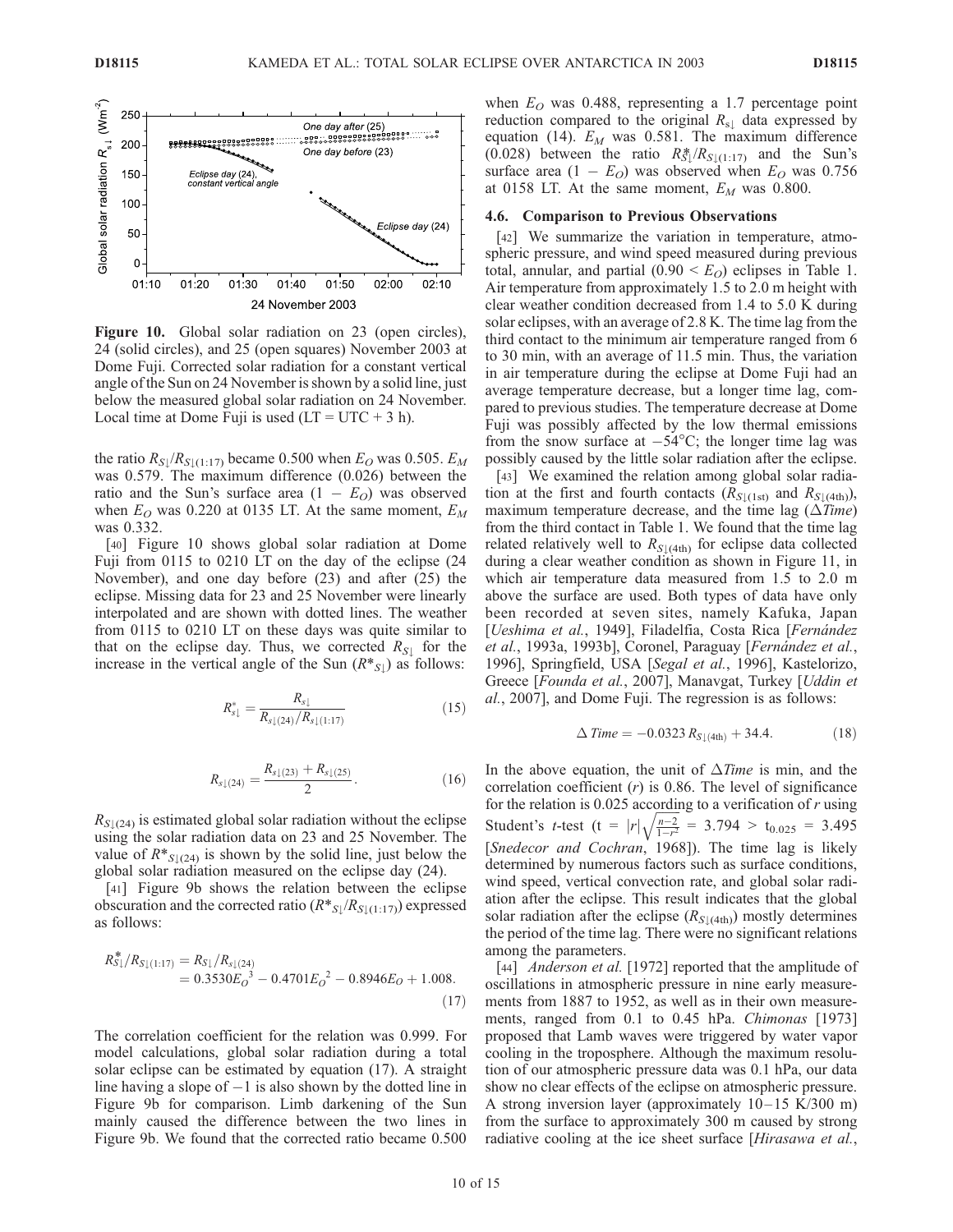| Table 1.                                                  | Changes in Temperature, Atmospheric Pressure, and Wind Speed During Total and Annular Eclipses and Partial Eclipses <sup>a</sup> |                                                      |                                                                           |                                                             |                                                                |                                                             |                                                          |                                                    |                                                   |
|-----------------------------------------------------------|----------------------------------------------------------------------------------------------------------------------------------|------------------------------------------------------|---------------------------------------------------------------------------|-------------------------------------------------------------|----------------------------------------------------------------|-------------------------------------------------------------|----------------------------------------------------------|----------------------------------------------------|---------------------------------------------------|
| Date of Eclipse<br>Obscuration<br>(Maximum<br>Percentage) | Location                                                                                                                         | Weather Condition                                    | Fourth Contacts<br>Solar Radiation<br>at First and<br>$(\text{W m}^{-2})$ | Temperature<br>Maximum<br>Decrease<br>$\mathcal{C}^{\circ}$ | Third Contact <sup>b</sup><br>From the<br>Time Lag<br>$(\min)$ | Measurement<br>Temperature<br>Height for<br>$\widehat{\Xi}$ | Atmospheric<br>Change in<br>Maximum<br>Pressure<br>(hPa) | Wind Speed<br>Change in<br>Maximum<br>$(m s^{-1})$ | Reference                                         |
| 1 Jan 1889 (100%)                                         | Willows, Calif., USA                                                                                                             | (cloudiness: 6/10<br>overcast to fair                | Ħ                                                                         | 3.3                                                         | $\overline{10}$                                                | $\Box$                                                      | Ĕ                                                        | 5.1                                                | Upton and Rotch<br>[1893]                         |
|                                                           | Red Bluff, Calif., USA                                                                                                           | to 2/10, Ci)<br>Ħ                                    | Ħ                                                                         | 2.8                                                         | Ħ                                                              | Ħ                                                           | Ĕ                                                        | 2.3                                                | Upton and Rotch                                   |
|                                                           | Sacrament, Calif., USA                                                                                                           | Ħ                                                    | 'n                                                                        | 1.7                                                         | Ħ                                                              | Ħ                                                           | $_{\rm nd}$                                              | $-2.2$                                             | Upton and Rotch<br>[1893]                         |
|                                                           | Winnemucca, Nebr., USA                                                                                                           | Ħ                                                    | Ħ                                                                         | $\Box$                                                      | Ħ                                                              | Ħ                                                           | $_{\rm nd}$                                              | $-2.7$                                             | Upton and Rotch<br>[1893]                         |
| 28 May 1900<br>(100%)                                     | Washington, Ga., USA<br>Wadesboro, N. C., USA                                                                                    | clear<br>clear                                       | 'n<br>$\rm H$                                                             | 5.0<br>2.8                                                  | $^{19}$<br>$\frac{3}{6}$                                       | Ħ<br>旨                                                      | $-0.14$<br>$\mathbb H$<br>$\overline{\mathcal{C}}$       | $-1.1?$<br>$-0.5?$                                 | $Clayton$ [1901]<br>$Clayton$ $[1901]$<br>[1893]  |
| 8 June 1918 (100%)                                        | Virginia beach, Va., USA<br>Goldendale, Wash., USA                                                                               | broken to overcast<br>hr                             | $\sim$ 1180, $\sim$ 1150<br>$\rm _{H}$                                    | 4.8                                                         | $10 \text{ to } 15$                                            | $\overline{\mathbf{H}}$<br>Ħ                                | $-0.19$<br>$\overline{\rm n}$                            | $\mathop{\rm nr}\nolimits$<br>$\rm _{H}$           | Fergusson [1919]<br>Clayton [1901]<br>Kimball and |
| 9 May 1948                                                | Kafuka, Hokkaido, Japan                                                                                                          | (cloudiness: 8/10),<br>clear at total phase<br>clear | 960, 940                                                                  | 1.4                                                         | $\infty$                                                       | 1.5                                                         | Ħ                                                        | Ħ                                                  | Ueshima et al.<br>[1949]                          |
| 7 Mar 1970 (100%)<br>$(99.9%$ , annular)                  | Lee, Fla., USA                                                                                                                   | overcast; sun not visible                            | hr                                                                        | 3.2                                                         | $\approx$ 0 ("just after")                                     | 0.3                                                         | 0.25                                                     | Ħ                                                  | Anderson et al.                                   |
| 10 July 1972                                              | West Penn Island, Canada                                                                                                         | clear to cloudy                                      | $\sim$ 750, nr                                                            | $\overline{10}$                                             | $\frac{1}{\sqrt{2}}$                                           | Ħ                                                           | Ħ                                                        | Ħ                                                  | <b>Stewart and Rouse</b><br>[1972]                |
| 30 June 1973 (100%)<br>$(90\% , partial)$                 | Chinguetti, Mauritania                                                                                                           | Ħ                                                    | 'n                                                                        | $3.\overline{5}$<br>2.5                                     | $\overline{10}$<br>14                                          | 6.75<br>0.3                                                 | $\mathbb{R}$                                             | $-4.5$                                             | Anderson and Keefer<br>[1974]<br>[1975]           |
| 26 Feb 1979 (100%)                                        | Hecla Island, Manitoba,                                                                                                          | overcast, thin                                       | $\mathop{\rm nr}\nolimits$                                                | 2.5<br>2.0                                                  | $14\,$<br>$\circ$                                              | 13.5<br>1.5                                                 | Ħ                                                        | $_{\rm nd}$                                        | Anderson [1999]                                   |
| 11 July 1991 (100%)                                       | Filadelfia, Costa Rica<br>Canada                                                                                                 | cloudy to clear <sup>c</sup><br>broken Ci            | nr, $\sim 650$                                                            | $\sim$ 2.0                                                  | $\overline{z}$                                                 | $\sim1.5^{\circ}$                                           | Ħ                                                        | $-4.0$                                             | Fernández et al.                                  |
|                                                           | Santa Cruz, Costa Rica                                                                                                           | clear to partly cloudy <sup>c</sup>                  | $\sim$ 1050, m                                                            | ~2.4                                                        | $\sim\!18$                                                     | $\sim 1.5^{\circ}$                                          | Ħ                                                        | $-2.7$                                             | [1993a, 1993b]<br>Fernández et al.                |
|                                                           | Puntarenas, Costa Rica                                                                                                           | clear to partly cloudy <sup>c</sup>                  | $\sim$ 1000, nr                                                           | $\sim$ 2.6                                                  | $\overline{z}$                                                 | $\sim$ 1.5°                                                 | Ħ                                                        | $+2.0^{\rm d}$                                     | [1993a, 1993b]<br>Fernández et al.                |
| 10 May 1994                                               | Springfield, Ill., USA                                                                                                           | clear; no cloud                                      | $\sim 800, \sim 950$                                                      | 5.0                                                         | $\overline{\zeta}$                                             | 1.6                                                         | Ħ                                                        | 'n                                                 | Segal et al. [1996]<br>[1993a, 1993b]             |
| $(89\%$ , annular)<br>$(94\%$ , annular)<br>10 May 1994   | White Sands, N. M.,<br>USA                                                                                                       | clear                                                | $-460, -710$                                                              | 5.5<br>0.4                                                  | $\overline{\phantom{a}}$<br>$\overline{ }$                     | $20\,$<br>$\circ$                                           | Ħ                                                        | Ħ                                                  | Eaton et al. [1997]                               |
| $10$ May $1994$ (annular)                                 | Nowata, Okla., USA                                                                                                               | clear to partly cloudy                               | Ħ                                                                         | 3.0                                                         | 16                                                             | 1.5                                                         | Ħ                                                        | Ħ                                                  | (presented paper,<br>Crawford et al.              |
| 3 Nov 1994 (100%)                                         | Coronel Oviedo, Paraguay clear; no cloud                                                                                         |                                                      | 460,720                                                                   | 3.3                                                         | $\circ$                                                        | 1.5                                                         | $nd^e$                                                   | $-1.6$                                             | Fernández et al.<br>[1996]<br>1995)               |

D18115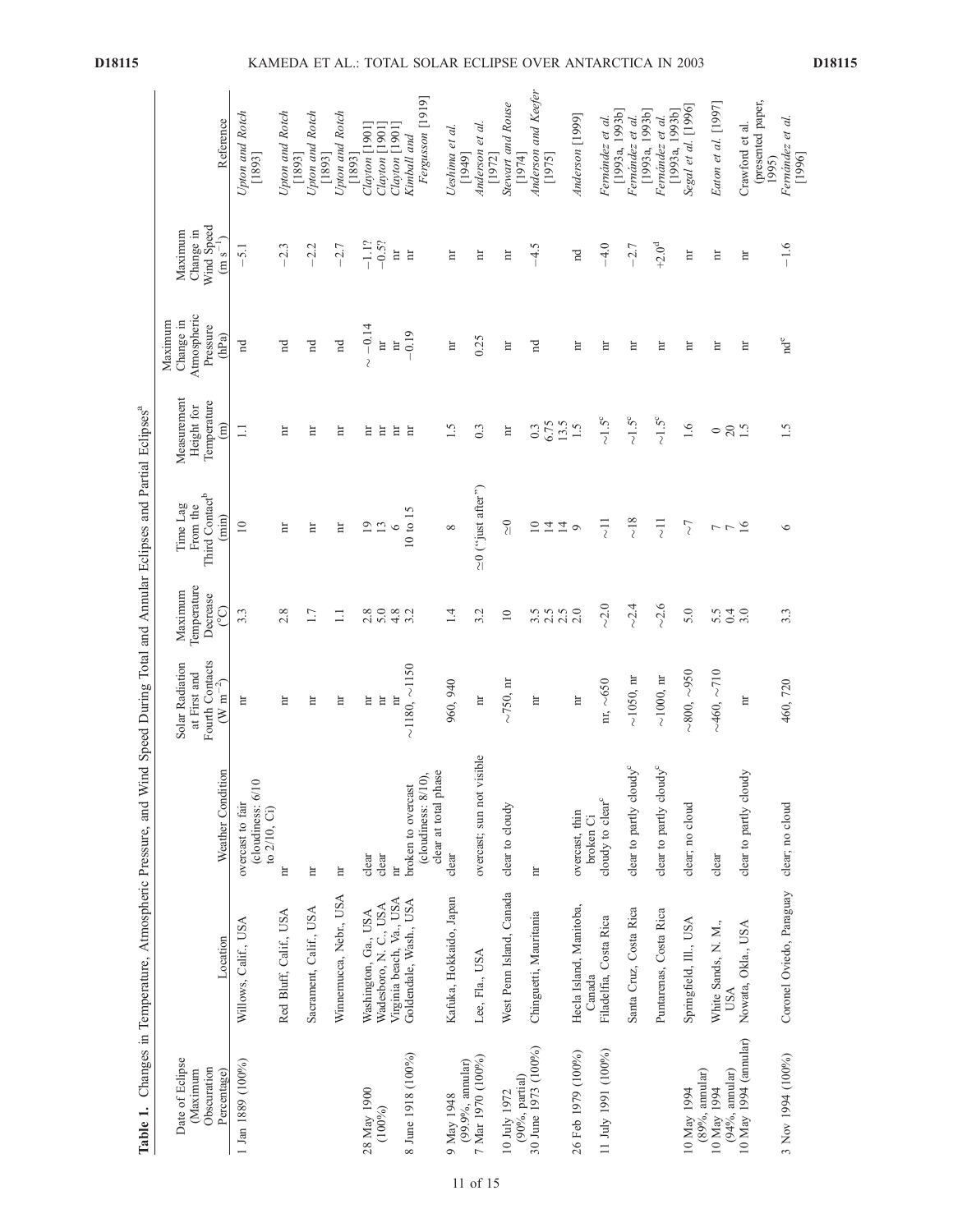| Table 1. (continued)                                     |                                                                                                                                                                                   |                                     |                                                                    |                                                       |                                                                |                                                                          |                                                          |                                                               |                                             |
|----------------------------------------------------------|-----------------------------------------------------------------------------------------------------------------------------------------------------------------------------------|-------------------------------------|--------------------------------------------------------------------|-------------------------------------------------------|----------------------------------------------------------------|--------------------------------------------------------------------------|----------------------------------------------------------|---------------------------------------------------------------|---------------------------------------------|
| Date of Eclipse<br>Obscuration<br>Maximum<br>Percentage) | Location                                                                                                                                                                          | Weather Condition                   | Fourth Contacts<br>Solar Radiation<br>at First and<br>$(W m^{-2})$ | Temperature<br>Maximum<br>Decrease<br>ව               | Third Contact <sup>b</sup><br>Time Lag<br>From the<br>$(\min)$ | Measurement<br>Temperature<br>Height for<br>$\widehat{E}$                | Change in<br>Atmospheric<br>Maximum<br>Pressure<br>(hPa) | Wind Speed<br>Maximum<br>Change in<br>$(m s^{-1})$            | Reference                                   |
| 11 Aug 1999 (100%)                                       | Freising-Weihenstephan,<br>Germany                                                                                                                                                | overcast (thin cloud)               | 1070, 1135                                                         | $\frac{1.5}{2.0}$<br>0.2<br>md                        | $\overline{19}$<br>$\overline{z}$<br>34                        | $-0.05$ to $-0.2$ <sup>g</sup><br>$-0.02$ <sup>g</sup><br>6.0<br>$\circ$ | Ħ                                                        | $-2.0^{\text{t}}$                                             | Foken et al. [2001]                         |
|                                                          | Plittersdorf Met Station,<br>Fülöpháza, Hungary<br>Germany                                                                                                                        | clear (cloudiness: 1/8)<br>overcast | 500, 500<br>$\overline{\mathbf{u}}$                                | $.7 \text{ to } 2.1$<br>$\sim$ 2.5                    |                                                                | Ħ<br>$\mathbf{\sim}$                                                     | Ħ<br>Ħ                                                   | $-1.9$ at 17 m                                                | Ahrens et al. [2001]<br>Foken et al. [2001] |
| $(97\%,$ partial)<br>11 Aug 1999                         | Reading, UK                                                                                                                                                                       | clear to partly cloudy              | ~1000,~1000                                                        | $\sim$ 3.0                                            | $\bar{4}$                                                      |                                                                          | $\overline{C}$                                           | $\overline{C}$                                                | Aplin and Harrison<br>[2003]                |
| 23 Nov 2003 (100%)                                       | Dome Fuji, East<br>Antarctica                                                                                                                                                     | clear; no cloud                     | 203, 269                                                           | $3.\overline{3}$<br>4.6 <sup>h</sup><br>$\frac{8}{1}$ | 20                                                             | $\frac{1.5}{0.5}$<br>$\frac{0}{0.05}$<br>$\frac{0}{2.0}$                 | 'n                                                       | $-0.3?$                                                       | this study                                  |
| 29 Mar 2006 (100%)                                       | Kastelorizo, Greece                                                                                                                                                               | clear to partly cloudy              | 894, 734                                                           |                                                       | $\overline{12}$                                                |                                                                          | $-1.8$                                                   | (approx. $-1.0$ ) <sup><math>i</math></sup><br>4.0 to $5.0^d$ | Founda et al. [2007]                        |
|                                                          | Manavgat, Antalya,<br>Turkey                                                                                                                                                      | clear to partly cloudy              | $\sim\!\!850,\sim\!\!700$                                          | 2.5                                                   | ७                                                              | $\sim$ 1.5                                                               | Ħ                                                        | Ħ                                                             | Uddin et al. [2007]                         |
|                                                          | <sup>3</sup> Abbreviations: nr, not reported; nd, not detected. Eclipse obscuration: 0.<br><sup>b</sup> For total solar eclipse, maximum eclipse for annular and partial eclipses | .90 < $E_O$                         |                                                                    |                                                       |                                                                |                                                                          |                                                          |                                                               |                                             |

Table 1. (continued)

cW. Ferna´ndez, personal communication, 2009. dEffect of the eclipse is doubtful.

eSensor resolution is 1 hPa.

Thirty minutes after the minimum of  $R_{s_{\perp}}$ .

<sup>g</sup>In soil.<br><sup>h</sup>Estimated.<br>In snow.

jAt Finokalia (95.6% obscuration).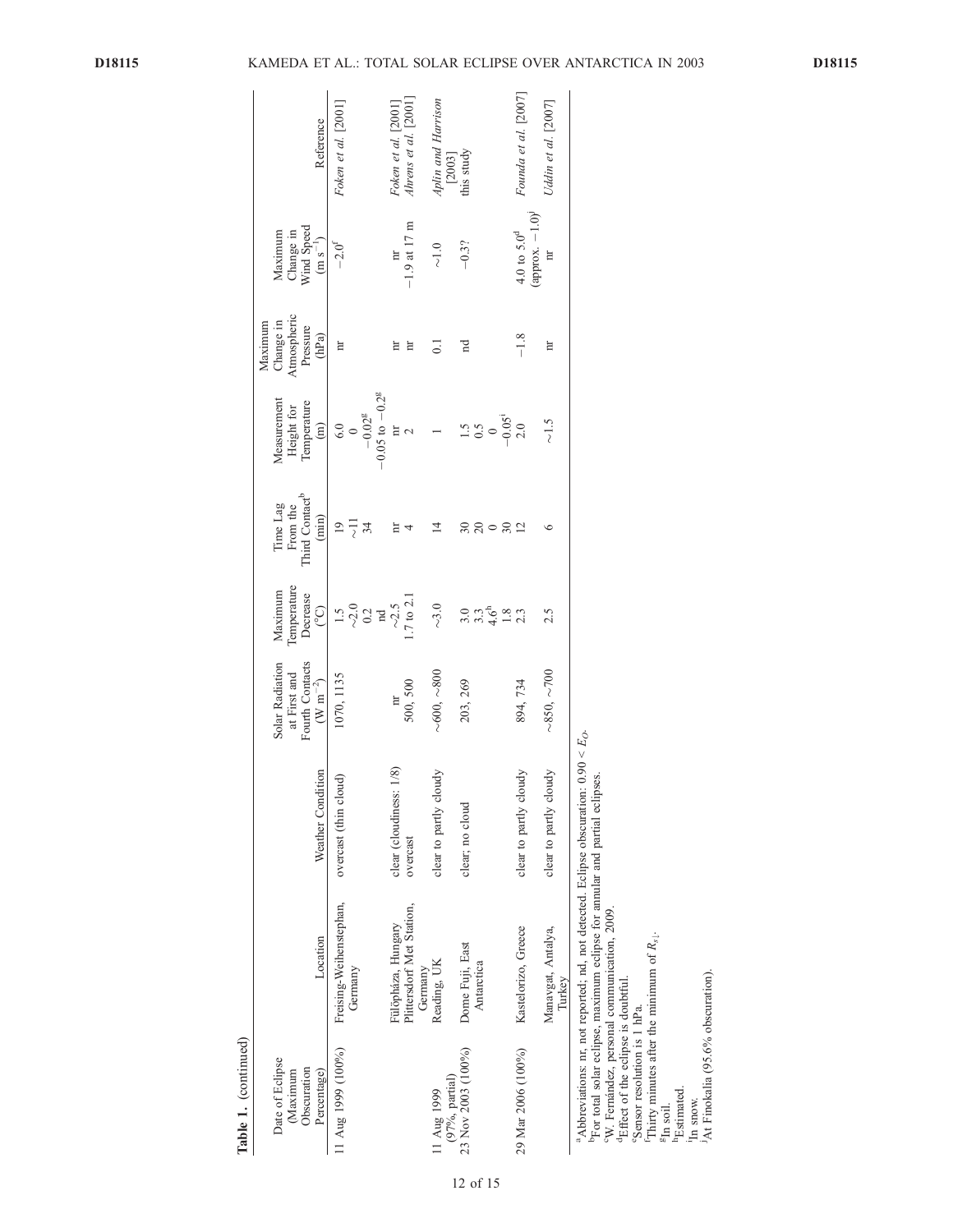

Figure 11. Relation of the global solar radiation at the fourth contact and the time lag of the minimum air temperature at  $1.5-1.6$  m height to the minimum global solar radiation caused by the eclipse. Only observations made during fine weather are shown. Table 1 provides data measured at Kafuka (Japan), Filadelfia (Costa Rica), Coronel (Paraguay), Springfield (United States), Kastelorizo (Greece), Manavgat (Turkey), and Dome Fuji (East Antarctica).

1999] may have affected the original effects of the eclipse. We should consider this possibility in detail in model calculations [e.g., Eckermann et al., 2007].

[45] Some previous eclipse observations showed that wind speed decreased with decreasing air temperature [e.g., Anderson and Keefer, 1975; Fernández et al., 1996; Ahrens et al., 2001; Aplin and Harrison, 2003]. Logically, the gradual cooling of the boundary layer and the reduction in turbulent transport as the atmosphere stabilizes should reduce the wind speed during a solar eclipse [Anderson, 1999; Ahrens et al., 2001]. At Dome Fuji, wind speed decreased at 0.3 m/s with decreasing air temperature from 0220 to 0248 LT. However, natural variations in wind speed before and after the eclipse made it difficult to identify a ''true effect'' of the solar eclipse on wind speed.

## 5. Conclusions

[46] We have investigated the meteorological characteristics during a total solar eclipse at Dome Fuji. The air temperatures at 1.5 and 0.5 m from the snow surface decreased by 3.0 and 3.3 K, respectively, owing to the solar eclipse. Subsurface (0.05 m depth in snow) and estimated surface-snow temperatures decreased by 1.8 and 4.6 K, respectively. Atmospheric pressure did not change owing to the solar eclipse. Wind speed showed a decrease of 0.3 m/s as air temperature decreased. However, natural variations in wind speed before and after the eclipse made it difficult to determine whether the solar eclipse had an actual effect on wind speed. There was no clear effect on wind direction during the solar eclipse. The effect of thermal inertia of sensors for rapidly changing parameters (global solar radiation, reflected solar radiation, air temperatures, and snow temperatures) was examined.

[47] Variations of energy components (net shortwave and longwave radiations, sensible and latent heat fluxes, and geothermal heat) during the eclipse were also examined, although there was an unexplained residual term (average  $6.0 \text{ W m}^{-2}$ ) in the energy budget calculations. The total loss of global solar radiation during the solar eclipse was 0.60 MJ  $m^{-2}$ , which corresponds to 1.6% of the total global solar radiation for a day without an eclipse. The sensitivity of air temperatures at 1.5 and 0.5 m height due to changes in global solar radiation ranged from 0.015 to 0.016 K (W m<sup>-2</sup>)<sup>-1</sup>, whereas that of snow temperatures at 0.05 m depth and the surface ranged from 0.017 to 0.020 K (W m<sup>-2</sup>)<sup>-1</sup>.

[48] The comparison to previous observational results from annular and total solar eclipses indicated that the maximum decrease in air temperature during the solar eclipse at Dome Fuji  $(-3.0 \text{ K and } -3.3 \text{ K at } 1.5 \text{ m and }$ 0.5 m heights, respectively, from the snow surface) was average, but the time lag was long. Using eclipse data from Kafuka (Japan), Filadelfia (Costa Rica), Coronel (Paraguay), Springfield (USA), Kastelorizo (Greece), Manavgat (Turkey), and Dome Fuji (East Antarctica), we found that the global solar radiation at the fourth contact was linearly related to the period of the time lag. This indicates that the global solar radiation after the eclipse mostly determined the period of the time lag. The relation between eclipse obscuration ( $E_O$ , the fraction of the Sun's surface area occulted by the Moon) and the decreasing ratio of global solar radiation from the first to second contacts was also examined. The results showed that the ratio did not linearly decrease with increasing  $E_O$ , which was mainly caused by limb darkening of the Sun.

[49] The observational results of this study will contribute to detailed model calculations to clarify the meteorological effects of eclipses on the atmosphere [e.g., Eckermann et al., 2007], especially for eclipses over the Antarctic ice sheet. Observations during the next total solar eclipse over the West Antarctic ice sheet on 4 December 2021 [Espenak and Meeus, 2006] can be used to verify our observational results and model calculations.

## Appendix A

[50] Since Captain James Cook first sailed around Antarctica in the 1770s, 18 total solar eclipses occurred over Antarctica [*Espenak and Meeus*, 2006]. Table A1 summarizes these eclipses. Although Antarctic explorers since the 1770s might have observed a total solar eclipse over Antarctica, we cannot find any descriptions in their reports.

[51] Since the International Geophysical Year in 1957– 1958, three total solar eclipses occurred over Antarctica: 23 October 1957, 12 November 1985, and 23 November 2003. The total solar eclipse on 23 October 1957 occurred about 65 km northwest from Halley Base. D. L. M. Cansfield (Eclipse Oct 23rd 1957: Note on ionospheric soundings, in Ionospheric report for Halley Bay 1957, unpublished report for the British Antarctic Survey, 1958) briefly described a result of vertical ionospheric soundings made during the partial eclipse at Halley Base. Members of Royal Society International Geophysical Year Expedition II stayed at the base. According to the British Antarctic Survey Archive Service, however, probably no one at the Halley Base observed the total solar eclipse.

[52] The total solar eclipse on 12 November 1985 occurred over former Hallett Station, which was built in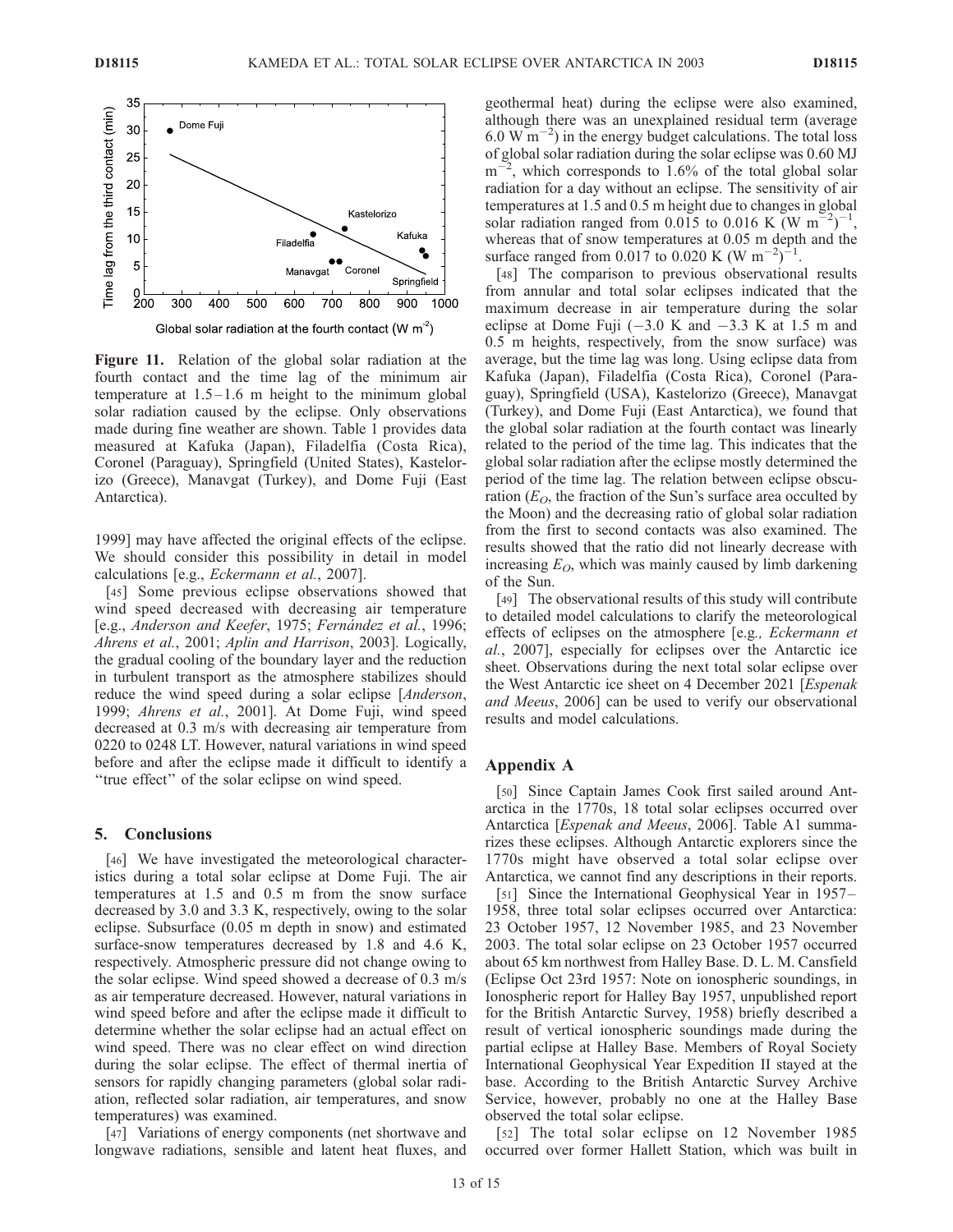|  | Table A1. Total Solar Eclipses Over Antarctica Since 1770 |  |  |  |  |  |
|--|-----------------------------------------------------------|--|--|--|--|--|
|--|-----------------------------------------------------------|--|--|--|--|--|

| Number         | Date        | Saros Series | Observation Area <sup>a</sup>                                                                        |
|----------------|-------------|--------------|------------------------------------------------------------------------------------------------------|
|                | 20 Feb 1784 | 117          | Victoria Land                                                                                        |
|                | 4 Mar 1802  | 117          | Enderby Land, Dronning Maud Land                                                                     |
| 3              | 9 Oct 1809  | 121          | East Dronning Maud Land, Enderby Land, Mac Robertson Land, American High Land                        |
| 4              | 14 Mar 1820 | 117          | Palmer Land, Ellesworth Land                                                                         |
| $5^{\rm b}$    | 20 Oct 1827 | 121          | Antarctic Peninsula, Dronning Maud Land, East Dronning Maud Land                                     |
| 6              | 25 Mar 1838 | 117          | Victoria Land                                                                                        |
| 7 <sup>b</sup> | 30 Oct 1845 | 121          | Wilkes Land, Victoria Land                                                                           |
| 8              | 5 Apr 1856  | 117          | American High Land, East Dronning Maud Land                                                          |
| 9              | 16 Apr 1874 | 117          | Ronne Ice shelf, Berkner Island                                                                      |
| 10             | 8 Sep 1885  | 123          | Ellesworth Land                                                                                      |
| 11             | 26 Apr 1892 | 117          | Marrie Byrd Land                                                                                     |
| 12             | 21 Sep 1903 | 123          | Wilkes Land                                                                                          |
| 13             | 9 May 1910  | 117          | Wilkes Land                                                                                          |
| 14             | 1 Oct 1921  | 123          | Antarctic Peninsula, Filchner Ice Shelf, South Pole                                                  |
| 15             | 12 Oct 1939 | 123          | Wilkes Land, Victoria Land, Dome A region                                                            |
| 16             | 23 Oct 1957 | 123          | Coats Land (ca. 65 km NW from Halley)                                                                |
| 17             | 12 Nov 1985 | 152          | Victoria Land (Hallett)                                                                              |
| 18             | 23 Nov 2003 | 152          | Wilkes Land (Mirnyy), Dome Fuji region (Dome Fuji), Dronning Maud Land<br>(Novolazarevskaya, Maitri) |
| 19             | 4 Dec 2021  | 152          | Ronne Ice Shelf (Filchner), Marie Byrd Land (Byrd)                                                   |
| 20             | 14 Dec 2039 | 152          | Ross Ice Shelf (Scot, McMurdo), Dome A region, Amery Ice Shelf<br>(Davis, Zhong Shan)                |

<sup>a</sup>Research stations in the area are expressed in parentheses.

<sup>b</sup>Hybrid eclipse; this is also known as an annular total eclipse.

February 1957 in Victoria Land by joint efforts of the United States and New Zealand; this station was active until 1973. Graham [1985a, 1985b] introduced the eclipse for the encouragement of observations; however, probably no persons observed that total solar eclipse. Antarctica New Zealand also verifies that no persons stayed at Hallett Station for observations. Thus, we consider that the total solar eclipse on 23 November 2003 was the first total solar eclipse that was observed in Antarctica.

[53] Acknowledgments. We thank the Dome Fuji overwintering members (I. Obinata, K. Takahashi, K. Taniguchi, T. Kurisaki, and K. Nakano) of JARE-44 for logistic support for the observations. We also acknowledge H. Motoyama (National Institute of Polar Research (NIPR), Tokyo, Japan), T. Yamanouchi (NIPR), A. Ohmura (Swiss Federal Institute of Technology, Zurich, Switzerland), D. Matushima (Chiba Institute of Technology, Chiba, Japan), and T. Tanikawa (Kitami Institute of Technology, Kitami, Japan, now at Department of Physics and Engineering Physics, Stevens Institute of Technology, Hoboken, New Jersey) for discussions on the meteorological data during the eclipse. We thank Dome Fuji Deep Ice Coring Project II members (principal investigators: Y. Fujii and H. Motoyama, both at NIPR) for giving us the opportunity to stay at Dome Fuji Station. We acknowledge Fred Espenak (NASA GSFC) for the Besselian elements calculations used in this study and AstroArts Inc. (Tokyo, Japan) for the eclipse calculations using their computer software ''EclipseNavigator.'' K. Yokoyama (National Agriculture and Food Research Organization, Joetsu, Japan) kindly informed T.K. about the ''Image of the Day'' in ''Earth Observatory'' webpage prepared by the NASA/ GSFC/MODIS Rapid Response Team. We would like to thank R. Simmon and J. Schmaltz (NASA) for detailed information about the image used in Figure 2. We would also like to thank Ellen Bazeley-White (Archives Manager in the British Antarctic Survey, Archives Service), Ursula Ryan (Information Advisor in Antarctica, New Zealand), Francis Graham (Kent State University, United States), and Y. Hayakawa (NIPR) for their support in writing Appendix A. The Library of the NIPR and the database of Arctic & Antarctic Regions (EBSCO Publishing, United States) were used for searching descriptions of old expedition books. We also thank anonymous reviewers and the Editor (Steve Ghan) for valuable comments that have helped us to revise our manuscript.

#### References

Ahrens, D., M. G. Iziomon, L. Jaeger, A. Matzarakis, and H. Mayer (2001), Impacts of the solar eclipse of 11 August 1999 on routinely recorded meteorological and air quality data in south-west Germany, Meteorol. Z., 10, 215 – 223, doi:10.1127/0941-2948/2001/0010-0215.

- Albrecht, B., M. Poellot, and S. K. Cox (1974), Pyrgeometer measurement from aircraft, Rev. Sci. Instrum., 45, 33 – 38, doi:10.1063/1.1686443.
- Anderson, J. (1999), Meteorological changes during a solar eclipse, Weather, 54, 207 – 215.
- Anderson, R. C., and D. R. Keefer (1975), Observation of the temperature and pressure changes during the 30 June 1973 solar eclipse, J. Atmos.  $Sci.$ , 32, 228 – 231, doi:10.1175/1520-0469(1975)032<0228:OOTTAP>  $2.0 \text{ CO} \cdot 2$
- Anderson, R. C., D. R. Keefer, and O. E. Myers (1972), Atmospheric pressure and temperature changes during the 7 March 1970 solar eclipse, J. Atmos. Sci., 29, 583 – 587, doi:10.1175/1520-0469(1972)029<0583: APATCD>2.0.CO;2.
- Aplin, K. L., and R. G. Harrison (2003), Meteorological effects of the eclipse of 11 August 1999 in cloudy and clear conditions, Proc. R. Soc. A, 459, 353-371, doi:10.1098/rspa.2002.1042.
- Arya, S. P. (2001), Introduction to Micrometeorology, Int. Geophys. Ser., vol. 79, 2nd ed., edited by R. Dmowska, J. R. Holton, and H. T. Rossby, Academic, San Diego, Calif.
- Brock, F. V., and S. J. Richardson (2001), Meteorological measurement systems, 290 pp., Oxford Univ. Press, Oxford.
- Chimonas, G. (1973), Lamb waves generated by the 1970 solar eclipse, Planet. Space Sci., 21, 1843 – 1854, doi:10.1016/0032-0633(73)90115-3.
- Clayton, H. H. (1901), The Eclipse Cyclone and the Diurnal Cyclones, Ann. Astron. Obs. Harvard College, vol. 43, part 1, pp. 5 – 33, Harvard Obs., Cambridge, Mass.
- Eaton, F. D., J. R. Hines, W. H. Hatch, R. M. Cionco, J. Byers, D. Garvey, and D. R. Miller (1997), Solar eclipse effects observed in the planetary boundary layer over desert, Boundary Layer Meteorol., 83, 331 – 346, doi:10.1023/A:1000219210055.
- Eckermann, S. D., D. Broutman, M. T. Stollberg, J. Ma, J. P. McCormack, and T. F. Hogan (2007), Atmospheric effects of the total solar eclipse of 4 December 2002 simulated with a high-altitude global model, J. Geophys. Res., 112, D14105, doi:10.1029/2006JD007880.
- Esaki, Y., O. Sugita, K. Torii, T. Takahashi, and M. Adachi (2007), Meteorological observations at Syowa Station and Dome Fuji Station in 2003 by the 44th Japanese Antarctic Research Expedition (in Japanese with English abstract), Nankyoku Shiryo, 51(2), 129-208.
- Espenak, F., and J. Anderson (2002), Annular and total solar eclipses of 2003, NASA Tech. Pap., 2002 – 211618, 75 pp.
- Espenak, F., and J. Meeus (2006), Five Millennium Canon of Solar Eclipses:  $-1999$  to  $+3000$  (2000 BCE to 3000 CE), NASA Tech. Pap., 2006 – 214141, 648 pp.
- Fernández, W., V. Castro, J. Wright, H. Hidalgo, and A. Sáenz (1993a), Changes in solar irradiance and atmospheric turbidity in Costa Rica